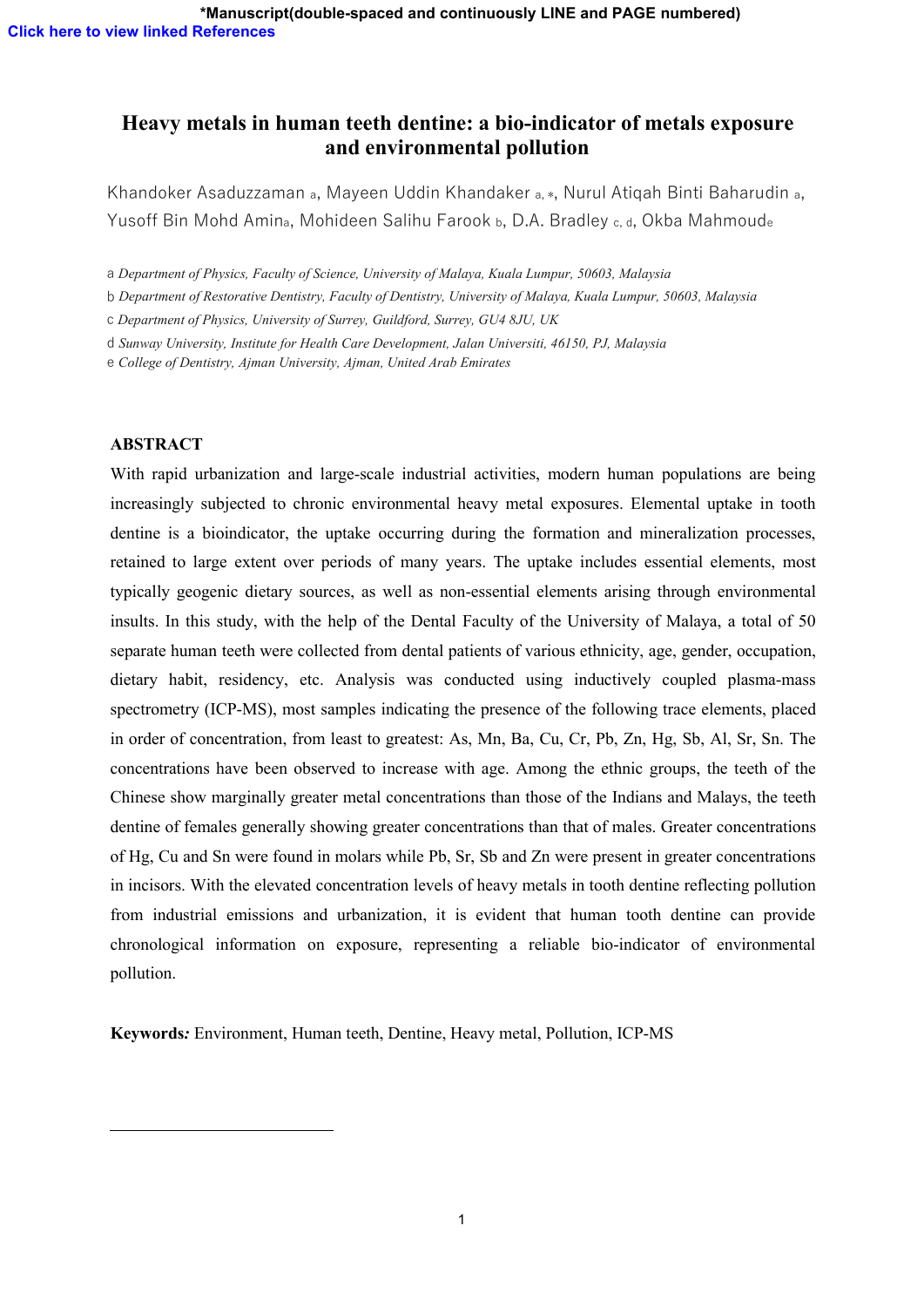# **1. Introduction**

Human civilization and the environment (both terrestrial and aquatic) are currently being exposed to the greatest levels of heavy metals within recorded history. Among the sources of exposure are that due to anthropomorphic activities such as the use of coal and oil, oil and gas-exploration and exploitation, disposal of industrial effluents, modern agricultural practices (e.g. use of fertilizers, fungicides, insecticides, herbicides and waste water from use in irrigation), rapid urbanization, atmospheric deposition of dust/aerosols, vehicular emissions, sewage sludge etc (Bhuiyan et al., 2015; Korkmaz Gorur et al., 2012: Barton, 2011).

The discharge of heavy metals into the natural environment, either from geogenic sources or as a result of anthropogenic activities, can be associated with numerous environmental consequences resulting from their non-biodegradability and persistence. Once heavy metals enter into the body, via ingestion, inhalation or dermal contact, they accumulate in various organs including the calcified tissues, bones and teeth (the latter being part of the exo-skeletal system), posing a risk to human health due to their toxicity and long-term persistence (Alina et al., 2012; Millour et al., 2012; Alomary et al., 2006; Amr, 2011; Keshavarzi et al., 2015). As such, it is considered imperative to assess heavy metals in human populations, evaluating the risk, informing the efficacy of systems of control or lack of.

Evaluation of environmental pollution can be performed using physical and chemical methods and through bio-indicators (Kamberi et al., 2012). Bio-monitoring of heavy metal exposure of human beings gives a sign of the current body burden of an individual, which is a function of recent and/or past environmental exposure (Kantamneni, 2010). Thus, the right choice of and development of suitable biomarkers to assess heavy metal exposure is of crucial importance, for primary prevention, health care management and decision-making in public health. Recently, there has been growing interest among researchers in respect of the use of human bodily fluids and organs such as blood, urine, bone, teeth, nails, hair and saliva as bio-indicators, in order to investigate environmental pollution through detection of toxic heavy metals (Kamberi et al., 2012; Kantamneni, 2010; Abdullah et al., 2012; Arruda-Neto et al., 2010).

Each of the detected elements can be associated with particular advantages in respect of physiological function or of risks and limits to normal bodily function. Blood and urine data reflect information on recent exposures, with blood-lead levels being widely used as a marker of lead exposure. Given that the half-life of lead in blood is relatively short (approximately 28–30 days), it does not constitute a reliable indicator of chronic exposure. Conversely, hair and finger-nails are regarded as medium-range bio-monitoring agents, associated with exposure times from a few months to years (Amr, 2011; Kern and Mathiason, 2012). Thus said, they are constantly contaminated by external agents, including from exposure to airborne dust, hair-colouring, shampoo, and nail polish, etc., consequently these samples are often impure and are not ideal as bio-indicators. Calcified tissues such as bone and teeth have a high affinity towards accumulation of heavy metals, particularly when individuals are exposed during early development (Gdula-Argasinska et al., 2004; Zhang et al., 2011).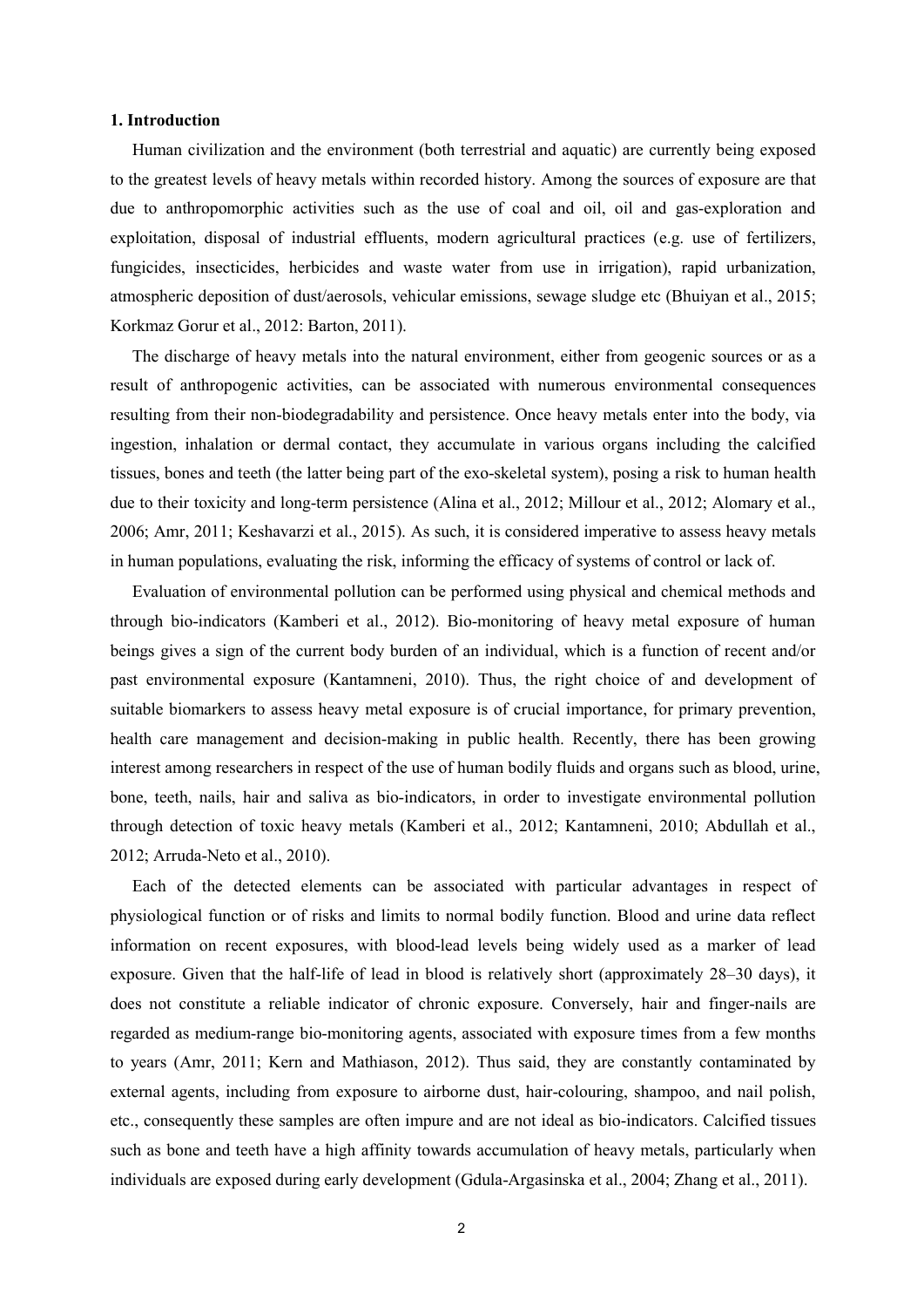In contrast to other tissues, bone is typically considered to be suitable as a bio-indicator of long-term exposure, but clearly human bone is usually not readily available for sampling and measurement (Kumagai et al., 2012). On the other hand, dental tissues are also very hard, additionally being similar to the materials making up bone (Arruda-Neto et al., 2010, Webb et al., 2005), they are generally regarded as part of the exo-skeleton, as previously mentioned. Unlike bone, in which the mineral phase is subject to turnover, the dental hard tissues (e.g., dentine and enamel) are not subject to significant turnover and therefore provide a permanent, cumulative and sound record of past and/or recent environmental exposure to heavy metals (Alomary et al., 2006; Appleton et al., 2000; Kolak et al., 2011). These biopsy tissues have recently received considerable attention in support of research into biological modeling, not least because of their easy extraction as a result of medically-indicated needs, and very low rate of pollutant clearance relative to other organs (Kumagai et al., 2012). Consequently, a precise chronological record of exposure to a number of elements is retained in the hard calcified tissues of the teeth (Gdula-Argasinska et al., 2004). Furthermore, teeth of different ages of people can be easily accessed to compare the metal concentrations of multiple generations at one time. Teeth (dentine, enamel or whole-teeth) thus offer particular advantages as suitable bio-indicators of environmental heavy metal exposures (Barton, 2011; Alomary et al., 2006; Kamberi et al., 2012; Kantamneni, 2010; Abdullah et al., 2012; Arruda-Neto et al., 2010; Gdula-Argasinska et al., 2004; Kumagai et al., 2012; Appleton et al., 2000; Kolak et al., 2011).

Many studies have been devoted to analyzing metal concentrations in whole-teeth, in order to make correlations between samples and environmental pollution by heavy metals (Barton, 2011; Alomary et al., 2006; Amr, 2011; Arruda-Neto et al., 2010; Zhang et al., 2011; Chew et al., 2000; Kern and Mathiason, 2012). Conversely, data on the heavy metal concentration of tooth dentine is scarce. To increase knowledge of the spatial distribution of elements in each tissue of human teeth, (such as dentine, enamel, pulp and cementum) and their affinity for environmental pollution, it is important to study the elemental concentrations in the dentine and enamel separately.

During the sixth week *in utero*, dental hard tissues, specifically the dentine and enamel compartments, begin to grow and then teeth in each mandible become the deciduous teeth that are later replaced by the permanent teeth (Kohn, Morris, & Olin, 2013; Webb et al., 2005). Dentine which is richer in organic content and biologically more active than enamel, is a typical composite material containing inorganic hydroxyapatite crystals and organic collagen matrix proteins (Arnold & Gaengler, 2007; Webb et al., 2005). Odontoblasts, situated in the pulp adjacent to dentine, continuously produce dentine throughout the whole lifespan of a tooth until shed (Arnold & Gaengler, 2007). Dentine is not affected by the oral environment since it is surrounded by enamel and cementum.(Kumagai et al., 2012). Additionally, heavy metals are easily deposited in tooth dentine during formation and mineralization processes by replacing the mineral tooth compounds throughout the entire human life. There is no active metabolism of elements that occurs after the completion of dental dentine formation (Kumagai et al., 2012). Consequently, the tooth dentine would appear to be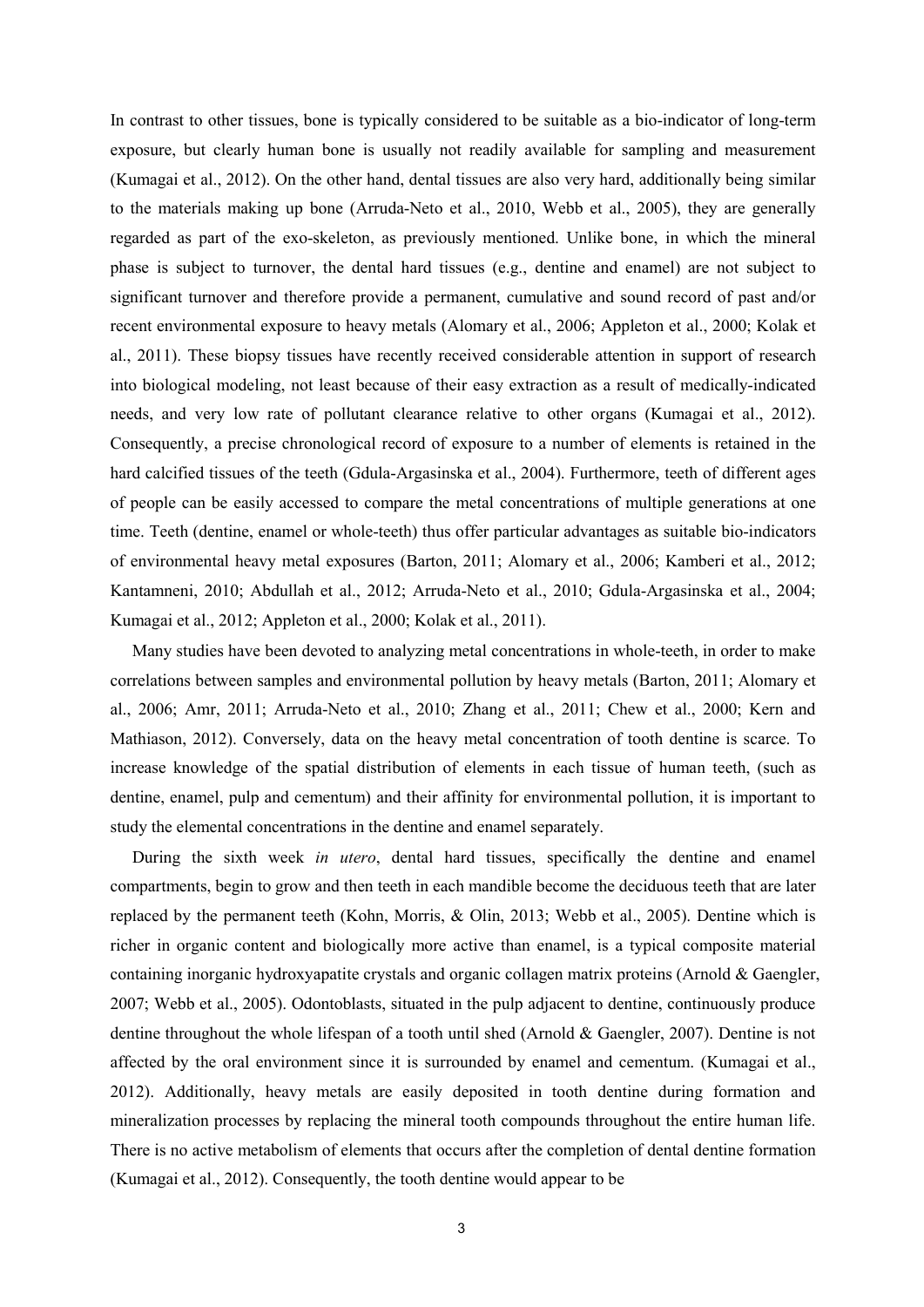an appropriate long-term bio-indicator of exposure to environmental pollution, representing an excellent vehicle for pollution studies (Webb et al., 2005; Zhang et al., 2011).

The aim of present study is to investigate the heavy metal levels in human tooth dentine, further seeking to evaluate and understand correlation with a number of parameters, including the ethnicity of the tooth donor, age, sex, tooth condition and tooth type.

# **2. Materials and Methods**

#### *2.1. Sample Collection and Preparation*

Upon approval by the Ethics Committee of the Dental Faculty, University of Malaya, a total of 50 filling-free permanent teeth (18 molars, 12 premolars, 9 canines and 11 incisors) of various ages and, sex were collected from heavily polluted areas in the Klang valley of Malaysia. The same areas are representative of a multi-ethnic demography.

Immediately after extraction, the teeth were kept in sterile plastic containers with a  $30\%$   $H_2O_2$ solution and washed for 2 hours (Arruda-Neto et al., 2010). Soft-tissue, gum-tissue and blood around the teeth were removed by the use of an H<sub>2</sub>O<sub>2</sub> solution and a brush. Using deionized water, each tooth was rinsed several times and then each tooth crown and root was separated by use of a diamond saw and then, under a magnifying glass and stereoscopic microscope, the enamel was mechanically separated from the crown dentine using a low speed dental hand piece. Finally, the tooth dentine was again rinsed in ultra-pure water (18.2 M $\Omega$ -cm), oven dried at 50°C for 1 hour, cooled and placed in a volumetric flask and digested in a mixture of 10 ml of 65% concentrated HNO3 (SpectrosoL grade) and 3 ml of H<sub>2</sub>O<sub>2</sub> (30%) on a hot plate (about 80 $^{\circ}$ C) for about 1 hour and then left overnight at laboratory room temperature. It was again brought to about 80°C for a further 1 hour, to ensure that the specimens were completely dissolved (Chew et al., 2000). After digestion the sample solution was cooled, filtered with ashless filter paper (Whatman 540). Ultra-pure water (18.2 M $\Omega$ -cm) was added to the filtrate in a volumetric flask, for a total volume of 50ml.

Each procedural blank and the standard were prepared using the same volume and acid combinations, following the same procedure used to prepare the tooth samples. Between sample analyses, 2% ultra-pure HNO3 blanks were analyzed, to clean the system and check whether there was any leftover media from the previously analyzed sample.

#### *2.2. Sample Analysis*

Elemental lead (Pb), mercury (Hg), cadmium (Cd), chromium (Cr), arsenic (As), copper (Cu), manganese (Mn), barium (Ba), zinc (Zn), strontium (Sr), antimony (Sb), aluminium (Al), and tin (Sn)) analyses were conducted through use of inductively coupled plasma mass spectrometry (ICP-MS) (Agilent Technologies 7500 Series, USA. Calibration of the ICP-MS was performed using multi-element calibration standard solution 2A (10 mg/l stock solution of each element) (Agilent Technologies, USA, part no. 8500– 6940) in 5% pure HNO<sub>3</sub> by subsequent dilution within the range 10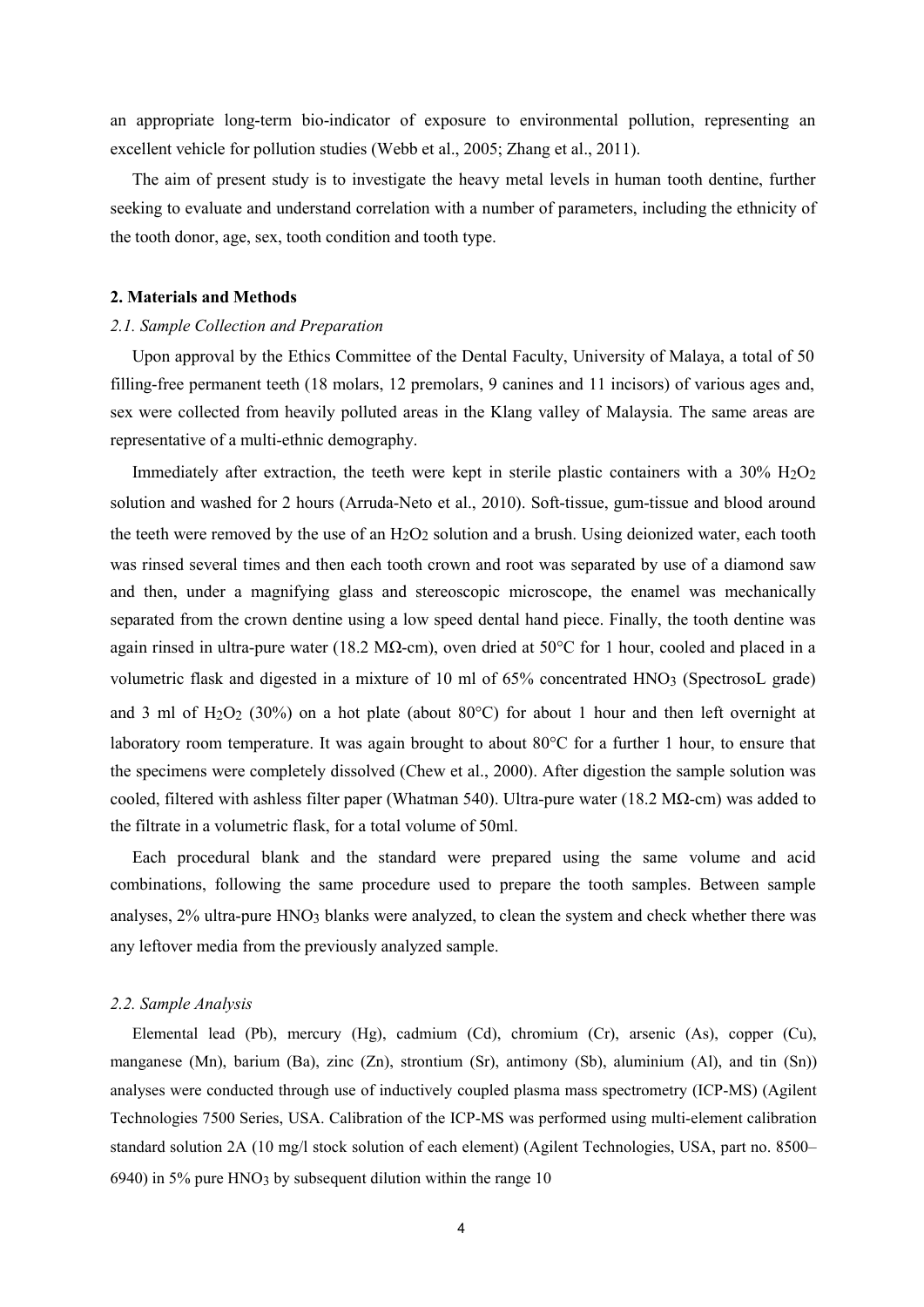ppb to 100 ppb.All of the samples were analyzed in triplicate. In all cases, one blank solution and five standards were run with the same reagents used under the same conditions as a control for possible contamination from the digestion procedures. To validate the ICP-MS results, NIST (National Institute of Standards and Technology) standard reference material SRM 1400 (bone ash) were analyzed in each ICP-MS run. The recovered values for all of the metals ranged from 96% to 104% of the certified value. The limit of detection (LOD) of the ICP-MS was calculated as three times the standard deviation of the uncorrected values for the blanks over the course of the experiment (Jones, 2014). The detection limits (dry weight) for Cr, As, Cu, Mn, Zn, Sr, Sb, Al and Sn was 0.002  $\mu$ g/g, while for Pb, Hg, Ba and Cd it was 0.001  $\mu$ g/g.

#### *2.2.1. Statistical Analysis*

The experimental data were subjected to statistical analysis employing IBM SPSS version-20 software. Arithmetic mean (AM), Standard error (SE), standard deviation (SD), geometric mean (GM), geometric standard deviation (GSD), median, maximum, minimum, skewness and kurtosis values were estimated by descriptive statistical analysis. The relationships and degree of association that can exist among the measured heavy metal variables were evaluated through Pearson correlation and Dendrogram of hierarchical cluster analysis. Comparison between ethnics group; age; gender, tooth condition and teeth type was done using the ANOVA (One-way analysis of variance) post hoc Tukey test. The level of significance was set at  $p<0.05$ .

## **3. Results and Discussion**

The overall statistics (AM, SD, GM, GSD, medians, maximum and minimum values, skewness and kurtosis) for heavy metal concentrations in the analyzed tooth samples are shown in Table 1. Of the 13 targeted heavy metals, a total of 12 metals were detected in almost all of the tooth dentine samples that were analyzed by ICP-MS (Table 1). In the analyzed samples, no Cd has been detected, while other metals show concentration in tooth dentine in the following order of concentration: As  $\leq$  Mn  $\leq$  Ba  $\leq$  $Cu < Cr < Pb < Zn < Hg < Sb < Al < Sr < Sn$ . The distribution of the concentration of metals against the sample number for each of the metals are presented in Fig. 1. Fig.1 shows that the concentrations of most of the heavy metals in tooth dentine lie between 0.1 to 10  $\mu$ g g<sup>-1</sup>. .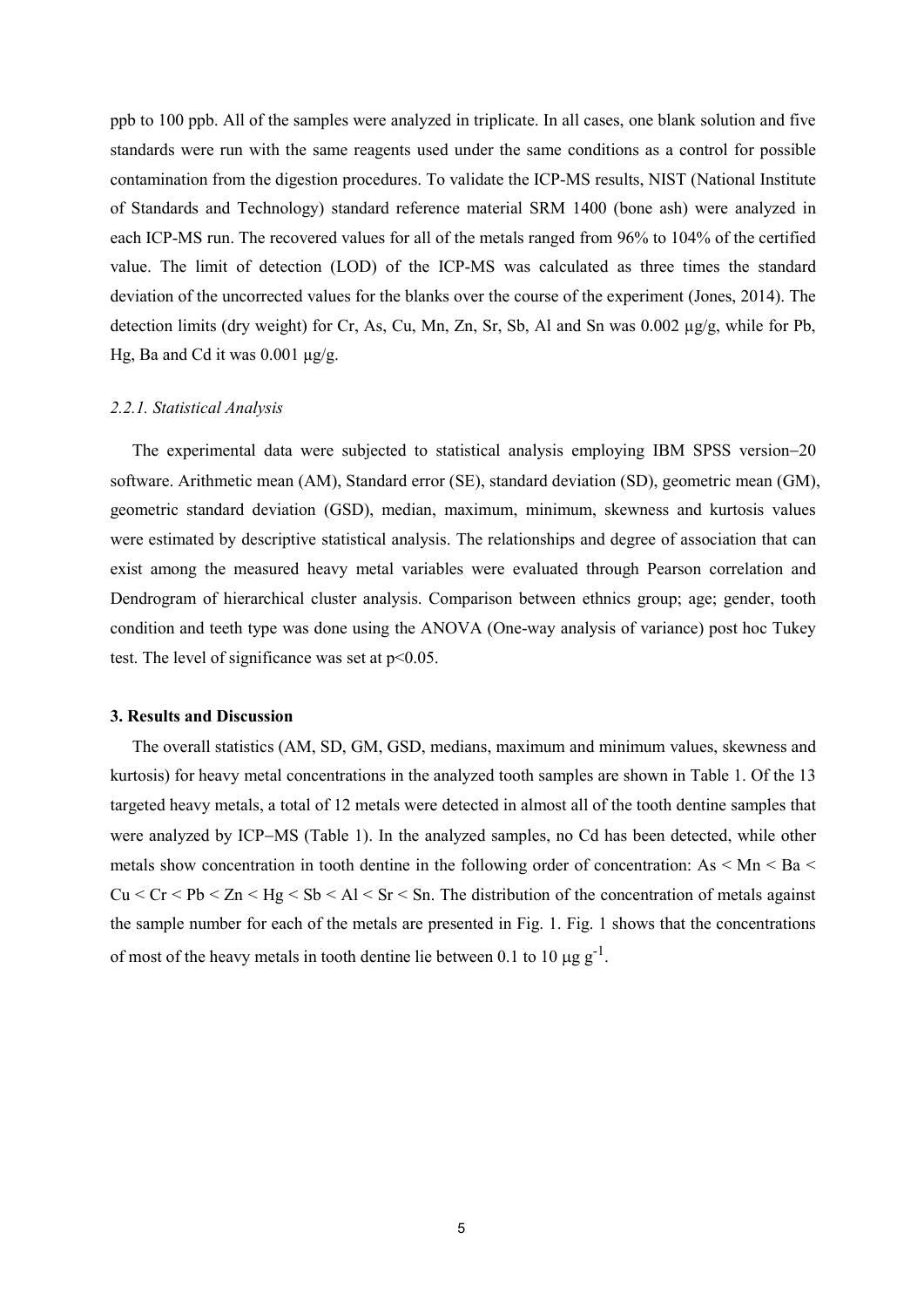

Fig. 1. Distribution of heavy metal concentrations in tooth dentin samples.

It was observed from Table 1 (from its large standard deviation or significant difference between minimum and maximum values) that the heavy metals in permanent teeth dentine samples have a broad range of concentrations. This is mainly due to natural variation in trace element concentration between teeth and can be traced to differences in the soils, food and diet. The differences can be attributed to industrial, urban and agricultural effluents in the environment, and also to the socio economic condition of individuals, place of residence, profession, age, gender, habits (dietary and smoking), tooth type etc (Barton, 2011; Appleton et al., 2000; Anjos et al., 2004). It has been shown that the presence of heavy metal concentrations in tooth tissues like dental dentine in humans or animals reflect the deposition of pollutant metals in the environment (Appleton et al., 2000).

| Heavy     |      | Statistics of elemental concentrations |           |           |            |        |      |        |          |          |  |  |
|-----------|------|----------------------------------------|-----------|-----------|------------|--------|------|--------|----------|----------|--|--|
| metal     |      |                                        |           |           |            |        |      |        |          |          |  |  |
|           | AM   | <b>SE</b>                              | <b>SD</b> | <b>GM</b> | <b>GSD</b> | Median | Min  | Max    | Skewness | Kurtosis |  |  |
| Pb $(50)$ | 2.10 | 0.19                                   | 1.32      | 1.72      | 1.96       | 1.66   | 0.27 | 6.16   | 1.01     | 0.58     |  |  |
| Hg(50)    | 5.05 | 2.40                                   | 16.97     | 0.92      | 5.22       | 0.80   | 0.05 | 115.40 | 5.93     | 38.17    |  |  |
| As $(33)$ | 0.50 | 0.04                                   | 0.20      | 0.45      | 1.67       | 0.48   | 0.17 | 1.10   | 0.52     | $-0.45$  |  |  |
| Cd(0)     | ND   | ND                                     | ND        | ND.       | ND         | ND     | ND   | ND.    | ND       | ND       |  |  |
| Cr(49)    | 1.51 | 0.24                                   | 1.68      | 0.99      | 2.38       | 0.78   | 0.21 | 8.38   | 2.36     | 5.85     |  |  |
| Mn(49)    | 0.69 | 0.05                                   | 0.35      | 0.59      | 1.80       | 0.67   | 0.14 | 1.44   | 0.36     | $-0.97$  |  |  |
| Sr(50)    | 9.01 | 1.34                                   | 9.48      | 6.73      | 2.02       | 5.97   | 2.14 | 53.0   | 3.23     | 11.4     |  |  |
| Ba (50)   | 0.77 | 0.32                                   | 2.26      | 0.31      | 2.60       | 0.27   | 0.08 | 13.8   | 5.10     | 26.4     |  |  |
| Sb $(50)$ | 6.61 | 2.78                                   | 19.8      | 2.88      | 2.87       | 2.67   | 0.46 | 141    | 6.71     | 46.5     |  |  |
| Cu (48)   | 1.23 | 0.29                                   | 2.01      | 0.71      | 2.56       | 0.64   | 0.12 | 12.7   | 4.50     | 23.3     |  |  |
| Zn(50)    | 3.99 | 0.49                                   | 3.47      | 2.75      | 2.62       | 3.10   | 0.22 | 15.7   | 2.02     | 4.75     |  |  |
| Al(50)    | 7.34 | 1.92                                   | 13.6      | 1.62      | 7.30       | 2.48   | 0.06 | 66.7   | 2.98     | 9.34     |  |  |
| Sn(50)    | 73.1 | 8.55                                   | 60.5      | 51.2      | 2.40       | 46.8   | 11.6 | 239    | 1.03     | 0.21     |  |  |

Table 1. Summary statistics (Sample size 50 teeth in each category) of heavy metal concentrations in human tooth dentine ( $\mu$ g g<sup>-1</sup> dry weight).

Values in the parenthesis '()' in the left column indicates that the respective metal was found in '(values)' out of 50 tooth dentine samples. AM: Arithmetic Mean, SE: standard Error of Mean, SD: Standard Deviation, GM: Geometric Mean and GSD: Geometric Standard Deviation.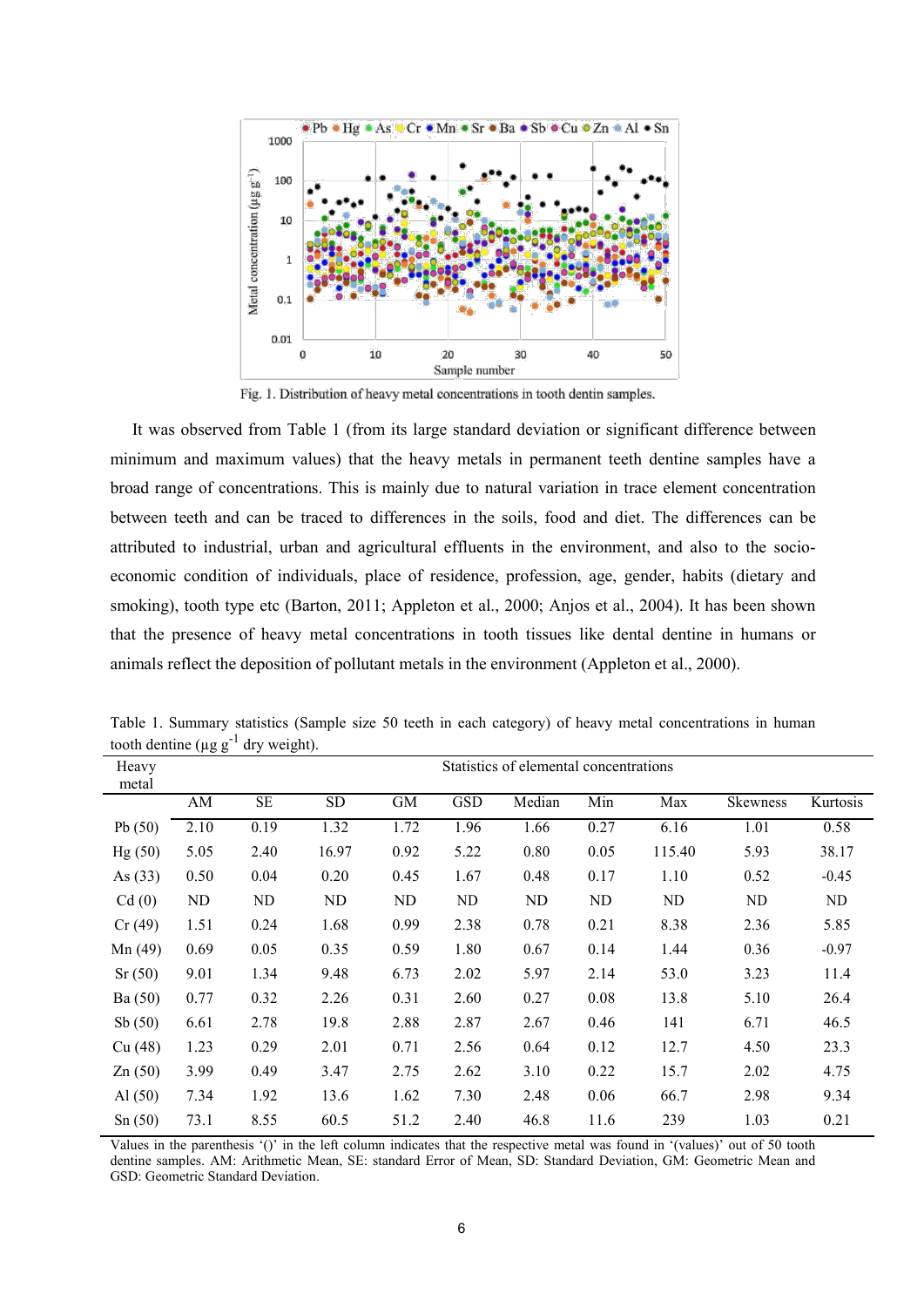Pb, the most common heavy metal toxicant, typically associated with environmental pollution, this has relevance in respect of industrial, agricultural and domestic solid and liquid effluents that increase soil and aquatic lead levels. Subsequent uptake by crops and aquatic animals introduces lead into the food chain. Because of its large scale utilisation, human civilization is exposed to lead and lead derivatives, mainly through ingestion of contaminated food, drinking water and also by inhalation of polluted air. Among the donated teeth, the highest concentration of Pb (6.16  $\mu$ g g<sup>-1</sup>) was obtained in the carious upper left 2<sup>nd</sup> incisor of a 69 year-old woman, a smoker and factory worker. The lowest concentration (0.27  $\mu$ g g<sup>-1</sup>) was seen in the healthy lower incisor of a 15-year-old non-smoking male student. Alomary et al. (2006) reported in Jordan that the mean concentration of lead in tooth samples was 28.91  $\pm$  13.70 µg g<sup>-1</sup> dry weight, with a range of 0.74–69.15 µg g<sup>-1</sup> dry weight. Previous studies (Chew et al., 2000) showed elevated Pb levels (1.7–40.5 µg g<sup>-1</sup> with a mean of 4.9 µg g<sup>-1</sup>) in human teeth from Klang valley. In this study we have observed that the concentration of Pb in tooth dentine has experienced a significant decrease in recent years, pointing to the decreased emissions of Pb. The major reasons for this condition have been restrictions against environmental pollution, enforced by Malaysian law, use of new environmental friendly technology in industrial processes, and decrease in the use of leaded gasoline. Kern and Mathiason (2012) reported values of Pb content in teeth (whole teeth) in the range  $0.373 \pm 0.005 - 15.78 \pm 0.02$  µg g<sup>-1</sup> with a mean of 3.84 µg g<sup>-1</sup>, being slightly more than our values. Mainly accumulated in calcified tissues such as bone, teeth etc. throughout the life span, Pb becomes an endogenous source, released with potential for adverse effects upon the neurologic, hematologic and renal systems of the human body (Florea, & Buesselberg. 2006).

Hg is another highly toxic element among the studied heavy metals. The level of Hg was found to be relatively high in the sampled teeth (Table 1), which may be due to the greater consumption rate of seafood by Malaysians, especially fish (Khandaker et al., 2015). Among the studied teeth, the highest concentration of Hg (115.40  $\mu$ g g<sup>-1</sup>) was obtained from the carious lower-right 3<sup>rd</sup> molar of a 59 yearold female smoker (a housewife) while the lowest concentration (0.05  $\mu$ g g<sup>-1</sup>) was observed in the healthy upper-central right-incisor of a 61 year-old non-smoker (again a housewife). There are numerous anthropogenic sources that release mercury into the environment and contaminate the air, water, food etc. These include coal-based power-plants, crematoria, fossil-fuel burning, gold and silver mining, the health-care sector, various kinds of industrial effluents and also cement production. Considered to be one of the more highly neuro-, nephro- and immuno-toxic elements even at low levels of exposure, such Hg exposure has the potential to cause acute- and chronic-poisoning, with adverse health effects that can manifest at any period during body development (Bose-O'Reilly et al., 2010).

Arsenic (As), also included among the list of most toxic metals (mainly in its inorganic form), with the greatest concentration (1.10  $\mu$ g g<sup>-1</sup>) was found in the lower-right 2<sup>nd</sup> molar of a 57 year-old low-income non-smoking female (but notably living with a chain-smoking husband) while the lowest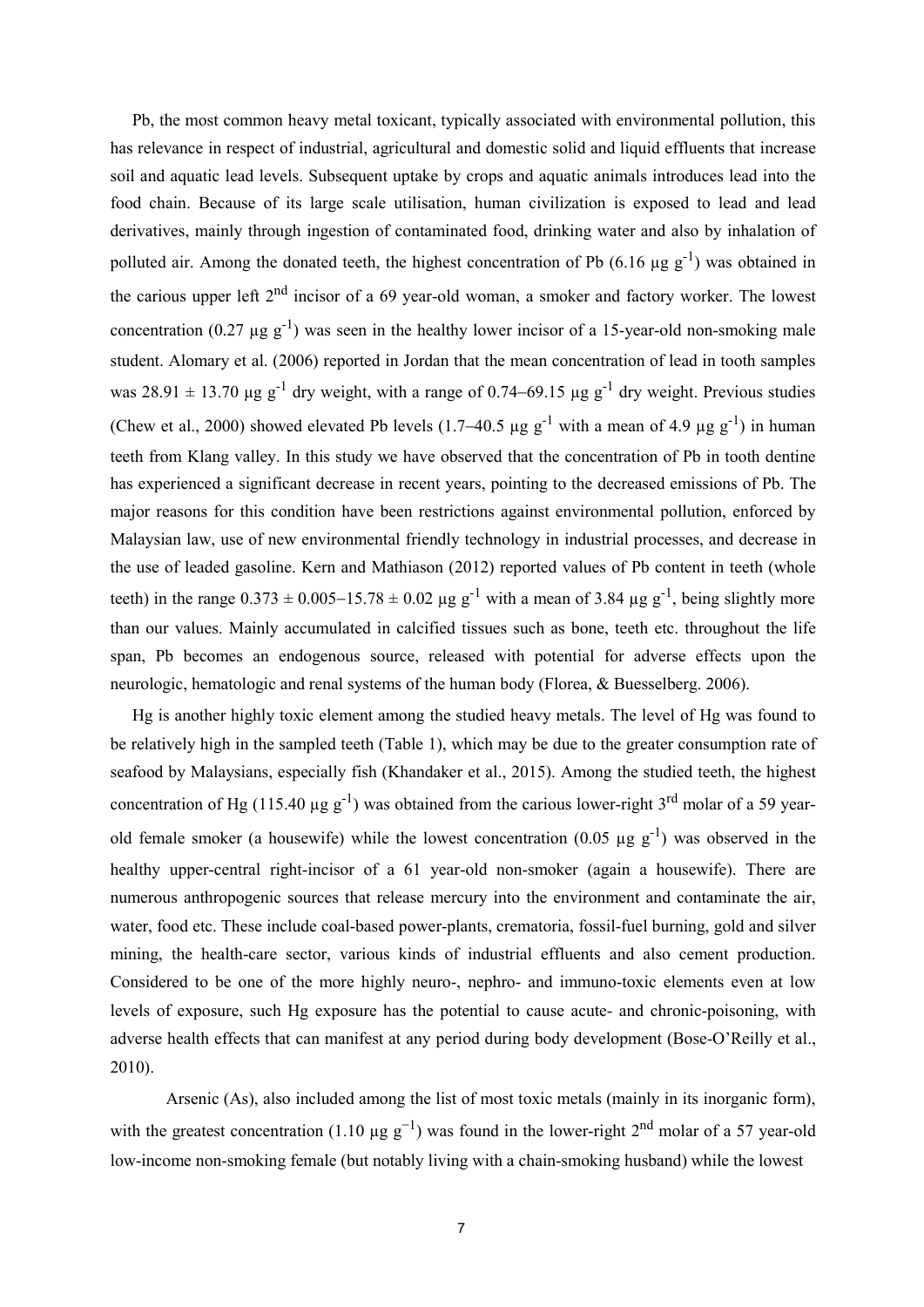value of 0.17  $\mu$ g g<sup>-1</sup> was observed in the upper-left 3<sup>rd</sup> molar of a non-smoking female office secretary. Alina et al. (2012) and Khandaker et al. (2015) found the elevated levels of As in the marine fishes in Malaysia. The presence of As in the sampled teeth may be due to the greater consumption rate of seafood by Malaysians, especially marine fishes (Khandaker et al., 2015). Amr (2011) has reported a mean value of As in Egyptian teeth of  $0.02 \pm 0.007$  mg kg<sup>-1</sup>, with a range of  $0.014-0.027$  mg kg<sup>-1</sup>, , which is much lower than our measured values for Malaysian tooth dentine. Jones (2014) from the USA reported a mean concentration for As in human teeth of  $0.05 \pm 0.0.03$  mg kg<sup>-1</sup> with a range of 0.01–0.16 mg  $kg^{-1}$ , which is also lower than our results. Anthropogenic sources of arsenic include production of arsenic-containing compounds, advanced agricultural practices (e.g., fungicides, herbicides, pesticides, algaecides, sheep-dips, wood-preservatives, and dyes), production of glass, paper and semiconductors; metal smelting, ore processing, waste disposal and coal-based power plants. Chronic exposure to arsenic may cause various health problems such as cardiovascular and peripheral vascular disease, e.g. blackfoot disease, neurologic and neurobehavioral disorders, damage to the liver, hypertension and carcinoma (Ng et al., 2003; Tchounwou et al., 2012).

Chromium-VI compounds are known carcinogens and therefore there is concern regarding chronic low-level exposure to Cr, both occupationally and environmentally. The highest concentration of Cr (8.38  $\mu$ g g<sup>-1</sup>) was found in the healthy upper-right 1<sup>st</sup> premolar of a chain-smoking male truck driver, aged 56. The lowest concentration (0.21  $\mu$ g g<sup>-1</sup>) was found in the healthy lower-incisor of a 15 year-old non-smoker male school student. By way of comparison, Amr (2011) reported an average concentration of Cr of  $0.05 \pm 0.03$  mg kg<sup>-1</sup> in Egyptian teeth (whole teeth), with a range of 0.03– to  $0.11$  mg kg<sup>-1</sup>, lower than our findings in tooth dentine. Jones (2014) from the USA reported a Cr concentration in human teeth enamel of  $0.19 \pm 0.28$  mg kg<sup>-1</sup> with a range of  $0.00-$  to 1.18 mg kg<sup>-1</sup>, , which is within the present range but slightly lower than our results for concentrations of Cr in Malaysian teeth dentine. Cr in the human environment almost entirely originates as a result of anthropogenic activities such as mining, metallurgy, production of chromates and bichromates, stainless-steel, welding, chromium-plating, chrome-pigment, leather tanning, textile production, coal and oil combustion, metal refining, chemical factories and waste incineration, etc. Environmental and occupational exposure to Cr and its compounds is recognized as having multi-organ toxicity, with for instance the potential causation of renal damage, asthma, allergy and lung and respiratory tract cancers, liver and kidney problems (Tchounwou et al., 2012).

Manganese (Mn) is an essential trace element needed for neuronal function, however, have the potential to be toxic at elevated levels, linked to severe movement disorder called 'mangnism' (Dydak et al., 2011). Among the donated teeth, the highest concentration of Mn (1.44  $\mu$ g g<sup>-1</sup>) was found in the healthy lower-left 3<sup>rd</sup> molar of a young man aged 19, being an engineering workshop worker and a smoker. The lowest concentration (0.14  $\mu$ g g<sup>-1</sup>) was seen in the healthy lower-left 3<sup>rd</sup> molar of a 43 year-old male smoker who works in an office. The concentration of Mn in the studied tooth dentine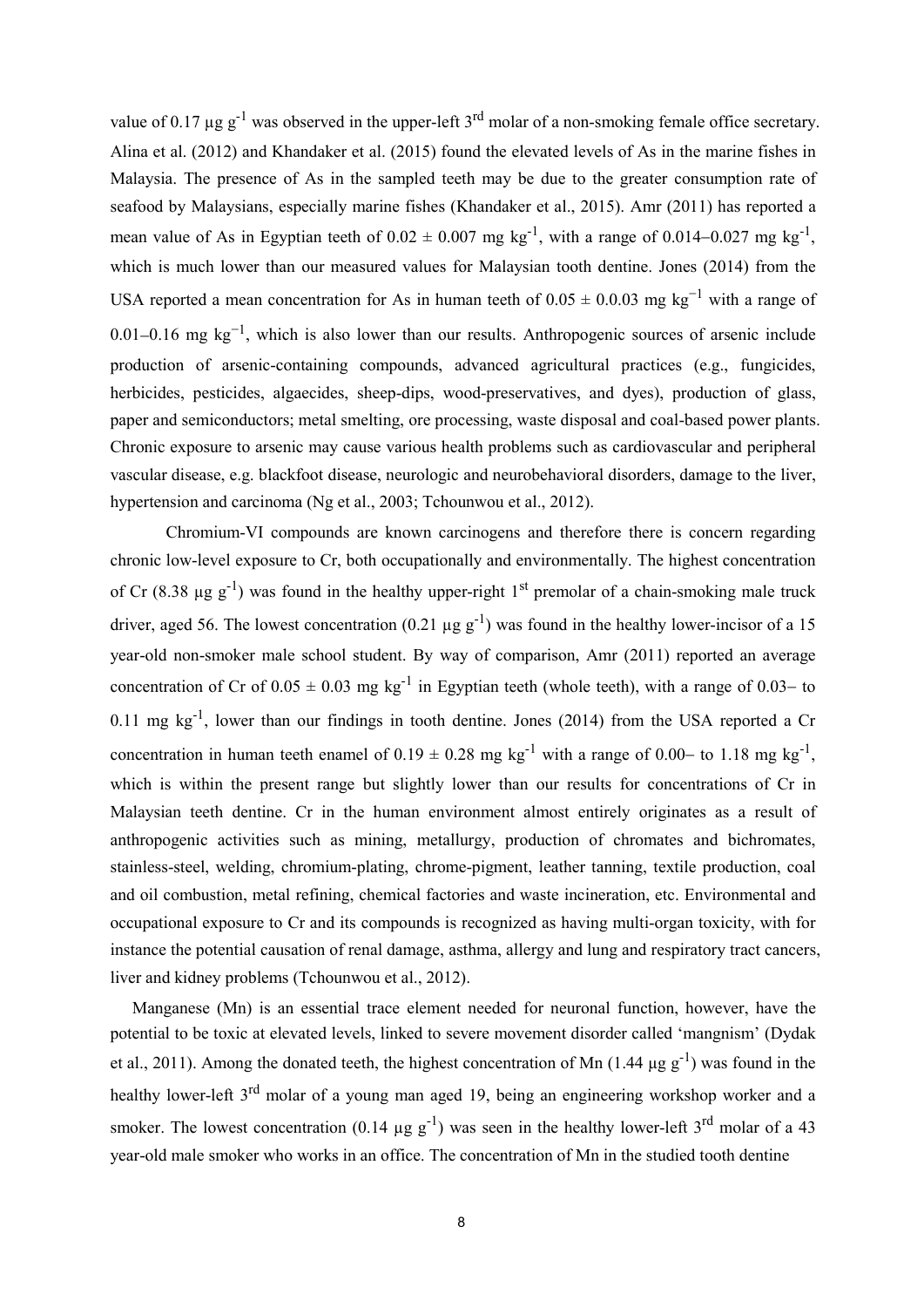was found to be somewhat comparable with the reported range values of Amr  $(2011)$ , of  $0.09-1.2$  mg kg<sup>-1</sup> with a mean of  $0.27 \pm 0.11$  mg kg<sup>-1</sup>. Arruda-Neto et al. (2010) reported Mn concentrations of adult (age 18-64) human teeth in São Paulo, in the range  $0.3045-$  to  $0.2991 \mu g g^{-1}$ , being lower but within the range of our findings. The concentrations of Mn in the air are enhanced by human activities such as various industrial activities, steel and alloy production, extraction and processing of ore, chemical synthesis, welding, dry-cell battery fabrication, ceramic production, combustion of fossilfuels, manganese pesticides etc. Mental disorders, such as loss of memory, apathy and psychosis have been linked to Mn neurotoxicity. Chronic toxicity of Mn may arise from long-term inhalation of dust and fumes. The central nervous system is the main site of damage, which can cause permanent disability (Dydak et al., 2011).

In the studied tooth dentine, Ba existed in practically all samples, with the highest Ba concentration (13.77  $\mu$ g g<sup>-1</sup>) was obtained from the upper-right 1<sup>st</sup> premolar of a 56 year-old smoker working as a truck driver. The lowest concentration (0.08  $\mu$ g g<sup>-1</sup>) was seen in the healthy upper-right 1<sup>st</sup> premolar of a 45 year-old shopkeeper who is a smoker. The concentration of Ba in our analysed tooth dentine samples was lower than that of Egyptian permanent whole-tooth samples (Amr, 2011), with a mean of  $9.5 \pm 5.4$  mg kg<sup>-1</sup>, obtained from a range  $5.11-$  to 17.97 mg kg<sup>--1</sup>. Ba occurs naturally in most surface waters and also is released in the terrestrial and aquatic environments by industry. Due to its large-scale application in industry, anthropogenic sources add significantly to the release of Ba in the environment and pollute the soil, air and water bodies. Ba has a minimal toxicity for the general public, but accidental exposure to a high level of Ba may cause acute Ba intoxication. Chronic exposure to Ba oxide through inhalation may cause bronchitis, along with coughs, phlegm and shortness of breath (CICAD, 2001).

Quite measurable levels of Sr was found in all dentine samples in which, the highest Sr concentration (52.97  $\mu$ g g<sup>--1</sup>) was seen in the healthy upper-left 3<sup>rd</sup> molar of a 44 year-old woman who was a hotel worker and non-smoker. The lowest concentration (2.14  $\mu$ g g<sup>-1</sup>) was found in the carious lower-left 1<sup>st</sup> molar of a 36 year-old student who was also a non-smoker. By way of comparison, Amr (2011) reported levels in Egyptian teeth in the range 70.2– to 130 mg kg<sup>-1</sup> with a mean of  $101.2 \pm 24.3$  mg kg<sup>-1</sup>, while Brown et al. (2004) reported Sr concentration in teeth sampled in the UK within the range 52– to 262 mg kg<sup>-1</sup> and 97– to 244 mg kg<sup>-1</sup> in Ugandan primary teeth, both values much greater than those in our present study of tooth dentine samples in Malaysia. The disposal of electronic/electrical devices containing a variety of materials, including Sr (e-waste), in landfill possibly contaminates the ecosystem and represents a potential threat to human health. The levels of stable Sr in air due to burning of coal and oil and the concentration of Sr in soil may increase as a result of the generation of coal-ash, incinerator-ash and industrialwaste. Sr can accumulate in the tissues, more so in the bones, and chronic or excess exposure may cause metabolic dysfunction and other harmful effects on human health; one example concerns osseous mineralization issues.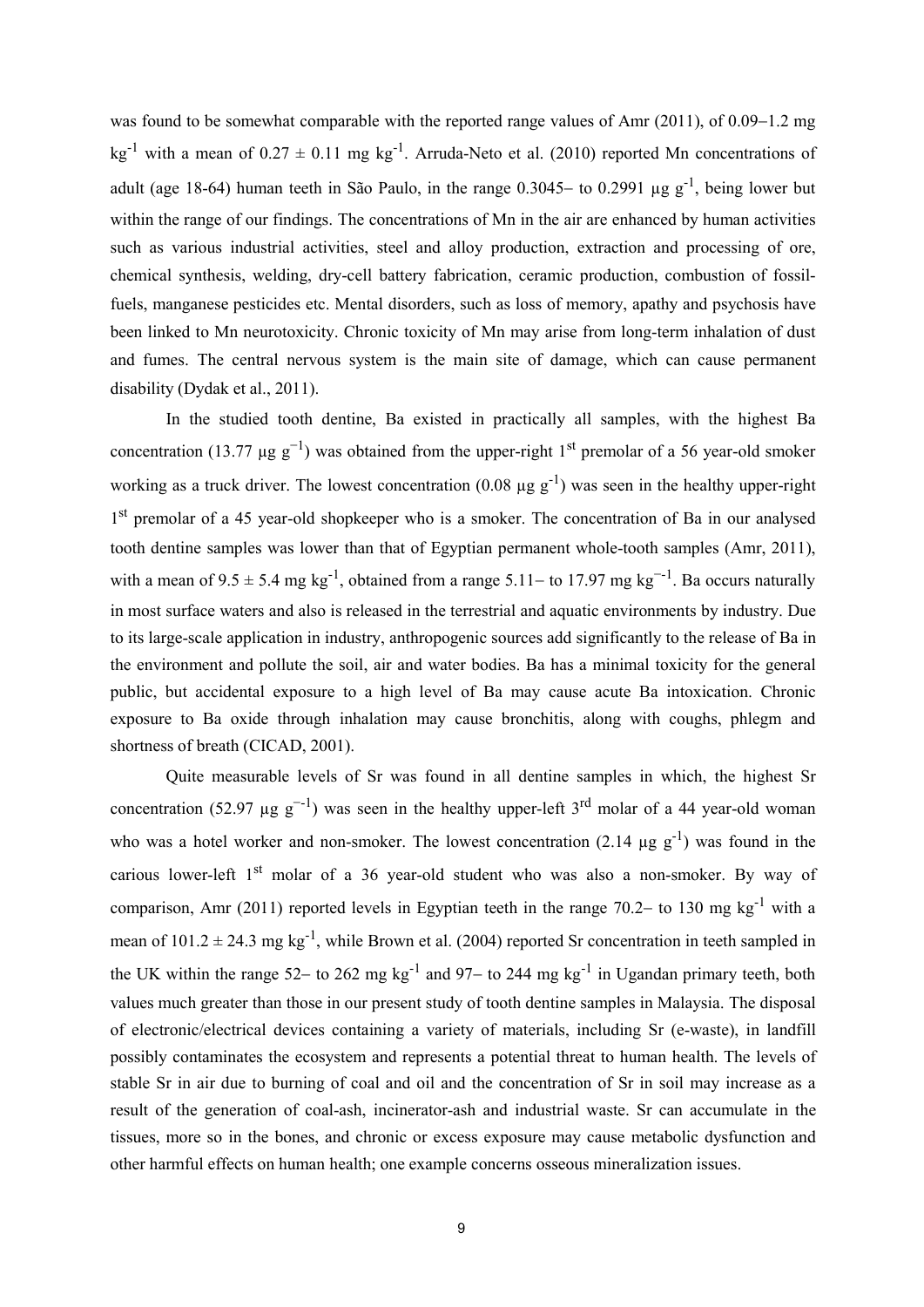Excessive ingestion of Sr can also diminish the content of Ca in bone and lead to hypocalcemia (Chen et al., 2015).

Tin has no known biochemical function in the human body. The values (Table 1) of Sn are markedly greater than any of the other studied metals. Malaysia was once the third largest producer of Sn in the world. (achieving 40% of world production). One possible reason for the high concentration of Sn in human teeth may be the contamination of soil and vegetation via tin mining activities. Among the tooth donors, the maximum concentration of Sn (239.05  $\mu$ g g<sup>-1</sup>) was found in the healthy upper-left 3<sup>rd</sup> molar of a 44 year-old woman who was a non-smoker and hotel worker. The lowest concentration (11.57  $\mu$ g g<sup>-1</sup>)  $)$ was found in the healthy upper-left 1<sup>st</sup> premolar of a 47 year-old woman who was a non-smoker and housewife. Jones (2014) reported that the concentration of Sn in Medellin, Colombia was in the range of  $0.00 - 230.81$  mg kg<sup>-1</sup> with a mean of  $4.51 \pm 29.26$  mg kg<sup>-1</sup>, which is lower than our findings. Sn may be discharged into the ecosystem from different anthropogenic sources of human utilization. As an example, tinplate is used extensively for food and beverage packaging, possibly entering into the dietary intake, especially when plain uncoated internal surfaces are used for cans. The consumption of excessive canned food can cause digestive disturbances. Tin poisoning also alters the activities of some enzymes, affecting the metabolism of Zn, Cu, Fe and Ca and modifying the concentration of several other elements in the tissue of organs (Blunden & Wallace, 2003).

Antimony is regarded as a non-essential element. Among the investigated teeth the greatest Sb concentration (141.32  $\mu$ g g<sup>-1</sup>), was found in the carious upper-left 1<sup>st</sup> incisor of a 71 year-old woman who was a non-smoker as well as being a jewelry worker. The lowest concentration (0.46  $\mu$ g g<sup>-1</sup>) was seen in the carious lower-right 1<sup>st</sup> molar of a 51 years man who was a non-smoker and office worker. In comparison, Jones (2014) reported that the concentration of Sb in tooth enamel in Medellin, Colombia was in the range  $0.00-1.01$  mg kg<sup>-1</sup>, with a mean of  $0.05 \pm 0.15$  mg kg<sup>-1</sup>, which is very much lower than our findings. In the environment, antimony occurs naturally, but it also contaminates the environment through various human activities: waste incineration, mine sites, metal processing (smelters), refining, coal burning or fly ash when ores containing Sb are smelted. Chronic ingestion of antimony (oral) may cause nausea, vomiting, liver damage and cardiotoxic effects, and also increased occurrence of lung, liver and bile cancers (SEPA, assessed at 2015).

In this study, notwithstanding the important homeostatic co-enzymatic roles that it plays, Cu has been because of the possibility that in overload Cu may cause threats to life, one possibility being through a potential link to Wilson's disease (Chew et al., 2000). The greatest concentration of Cu (12.65  $\mu$ g g<sup>-1</sup>) was found in the carious lower-right 1<sup>st</sup> molar of a 51 year-old male office worker nonsmoker. The lowest concentration (0.12  $\mu$ g g<sup>-1</sup>) was seen in the carious lower-right 2<sup>nd</sup> molar of a 62 year-old business-man who is a smoker. Amr (2011) reported that the concentration of Cu in Egyptian permanent whole-teeth was in the range of 1.4–26.1 mg kg<sup>-1</sup>, with a mean of  $9.2 \pm 11.4$  mg kg<sup>-1</sup>, being greater than our findings. Chew et al. (2000) reported Cu concentrations in Malaysian teeth (whole-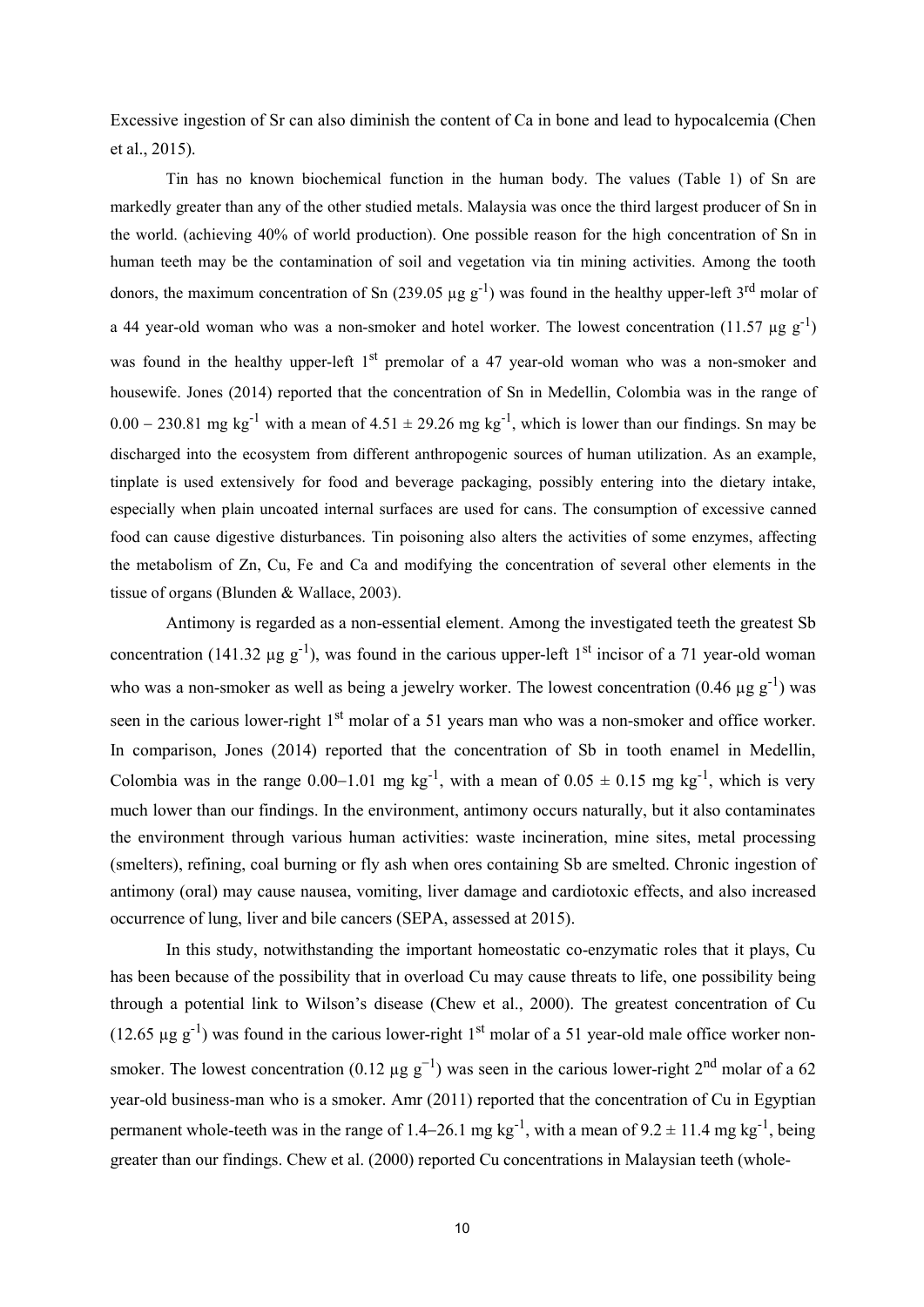teeth) in the range  $0.1 - 6.0 \mu g g^{-1}$  with a mean of  $0.29 \pm 0.03 \mu g g^{-1}$ , slightly lower than o Airborne Cu is mostly from the combustion of fossil fuels, household emissions, mining, metallurgy, electroplating etc. Cu, albeit an essential structural constituent of many metalloenzymes, its overdose may result in anemia, allergies, hair loss, arthritis, autism, acne, adrenal hyperactivity and insufficiency, cancer, depression, diabetes, dyslexia, fatigue, bone fracture, heart attacks, headaches, anxiety, hypertension, infections, kidney and liver dysfunction, strokes, tooth decay, vitamin C and other vitamin deficiencies (Lokeshappa et al., 2012).

Among the donated teeth the highest concentration of Zn  $(15.66 \mu g g^{-1})$  was seen in the healthy upper right 1<sup>st</sup> premolar of a 56 year-old man who is a smoker and truck driver. The lowest concentration (0.22  $\mu$ g g<sup>-1</sup>) was found in the carious lower-left 1<sup>st</sup> molar of a 36 year-old non-smoker male student. Amr (2011) reported that the concentration of Zn in Egyptian permanent whole-teeth was in the range 124.6 – 235.7 mg kg<sup>-1</sup> with a mean of 178  $\pm$  44.6 mg kg<sup>-1</sup>, very much greater than our findings. Chew et al. (2000) reported that the concentration of Zn in Malaysian teeth (whole-teeth) was in the range 93.4 – 182.5 µg g<sup>-1</sup> with a median value of 123 µg g<sup>-1</sup>, being very much greater than values found herein for Malaysian tooth dentine. In comparison to Kern and Mathiason (2012) (with a reported concentration range of 44  $\pm$  2 to 227.23  $\pm$  0.02 µg g<sup>-1</sup> and a mean value of 100.49 µg g<sup>-1</sup>), our Zn concentration values are very much lower. Zn can enter the environment by way of natural processes, as well as by its utilization in anthropogenic activities. Zn is released into the atmosphere from industrial processes such as galvanization, smelting or welding. Exposure to high doses of Zn causes acute intoxication, prolonged high doses of Zn inhibiting the uptake of Cu and Fe, also interfering with  $\delta$ -aminolevulinase more greatly than Pb. The brain is the main organ in which Zn is highly involved in cell death (Plum et al., 2010).

Among the studied metals Al, observed in all analyzed tooth dentine samples, typically in moderate quantities. The greatest Al concentration (66.70  $\mu$ g g<sup>-1</sup>) was found in the healthy lower-left  $2<sup>nd</sup>$  premolar of a 30 year-old male mechanic and smoker. The lowest concentration (0.06 µg g<sup>-1</sup>) was found in the healthy lower-left 2<sup>nd</sup> premolar of a 15 year-old non-smoking male student. Amr (2011) reported Al concentrations in Egyptian whole-teeth in the range  $27.5 - 84$  mg kg<sup>-1</sup> with a mean of 51.4 mg kg<sup>-1</sup>, greater than in our present findings. Al enters the environment due to acidic precipitation and direct anthropogenic discharges of it and compounds of it that are related to industrial processes. It is found in air, water and foodstuffs. Due to its large-scale utilization (from home to office to industries), it can contaminate environmental media such as soil, plants, foodstuffs, drinking-water, aquatic organisms etc. Those exposed to higher amounts of Al may develop Alzheimer's disease while exposure to lower levels of this metal are known to contribute to Shaver's disease (Krewski et al., 2007).

# *3.1. Correlation Matrix*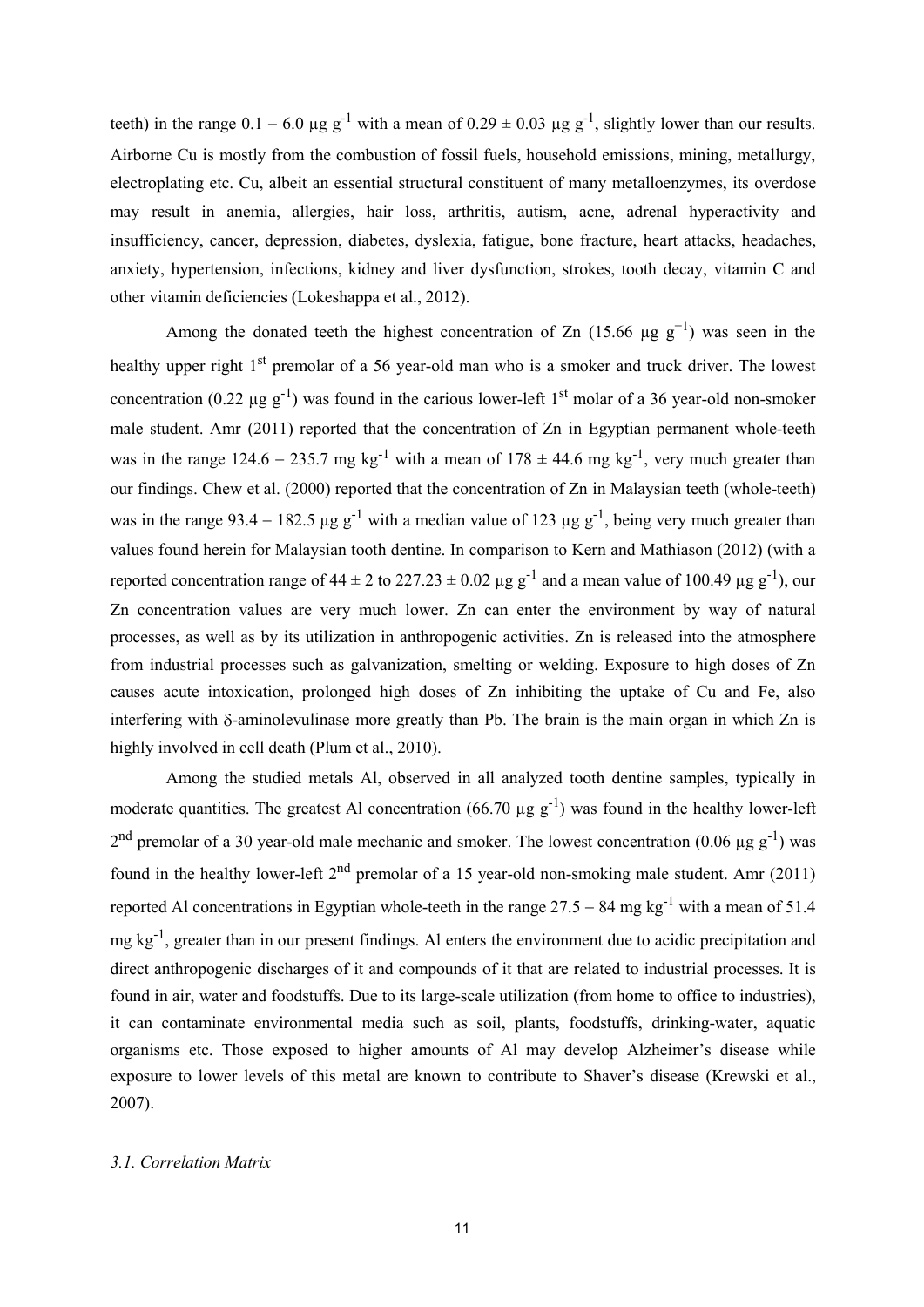The degree of association and linear relationship that may exist among the heavy metal parameters for the studied tooth samples were evaluated by means of Pearson's correlation analysis and presented in Table 2. Some metal shows (bold in Table 2) positive correlation between them but none of these correlations were observed to be particularly strong, thus said the correlations are suggestive of similar anthropogenic sources of activity of these metals. Whereas, a very weak negative correlation (Table 2) indicating that the anthropogenic source of origin of these metals are dissimilar in the environmental media. The negative correlation of some metals can be attributed to the antagonism of the heavy metals during their absorption in human teeth.

Table 2. Correlation matrix for human teeth samples giving values of Pearson's correlation coefficients for pairs of heavy metals (the bold values represent significantly correlated parameter).

|           | Pb      | Hg        | As             | Cr        | Mn                  | Sr      | Ba        | Sb      | Cu      | Zn   | Al      | Sn |
|-----------|---------|-----------|----------------|-----------|---------------------|---------|-----------|---------|---------|------|---------|----|
| Pb        |         |           |                |           |                     |         |           |         |         |      |         |    |
| Hg        | .057    | 1         |                |           |                     |         |           |         |         |      |         |    |
| As        | $.338*$ | $-.048$   | $\overline{1}$ |           |                     |         |           |         |         |      |         |    |
| Cr        | .136    | $-.026$   | .195           | -1        |                     |         |           |         |         |      |         |    |
| Mn        | .164    | $-.114$   | .110           | .155      | -1                  |         |           |         |         |      |         |    |
| <b>Sr</b> | $.244*$ | $-.084$   | $.229*$        | .188      | $-.122$             |         |           |         |         |      |         |    |
| Ba        | $-.079$ | $-.063$   | .144           | $.532$ ** | $.246*$             | .025    |           |         |         |      |         |    |
| Sb        | $-.026$ | $-.045$   | .012           | .222      | $-.084$             | .410    | $-.017$   |         |         |      |         |    |
| Cu        | $-.043$ | $.417***$ | .030           | .078      | $-.105$             | $-.005$ | $-.109$   | $-.081$ | 1       |      |         |    |
| Zn        | .221    | $-.005$   | .147           | $.265*$   | $.341$ <sup>*</sup> | .050    | $.674***$ | $-.144$ | $-.045$ | 1    |         |    |
| Al        | $-.033$ | $-.022$   | .119           | $.534$ ** | .219                | .054    | $.367$ ** | $-.018$ | $-.045$ | .042 | 1       |    |
| Sn        | $.269*$ | .135      | .022           | .189      | .085                | $.317*$ | $-.057$   | $-.012$ | $.333*$ | .169 | $-.211$ |    |

\*\*Correlation is significant at the 0.01 level (2-tailed).

\*Correlation is significant at the 0.05 level (2-tailed).

In addition to Pearson's correlation analysis, Hierarchical cluster analysis was performed to confirm the association between the metal parameters. Cluster analysis categorize the objects of the system into clusters or groups according to their similarities to find a best grouping for which the objects or variables within each cluster are identical. The dendrogram of hierarchical cluster analysis shows the order in which parameters combine to form clusters with identical properties. An interesting link among the metal variables can be judged from the dendrogram. It can be seen from the dendrogram (Fig. 2) that all heavy metal parameters are grouped into two statistically significant clusters, which are formed based on the existing similarities of the parameters.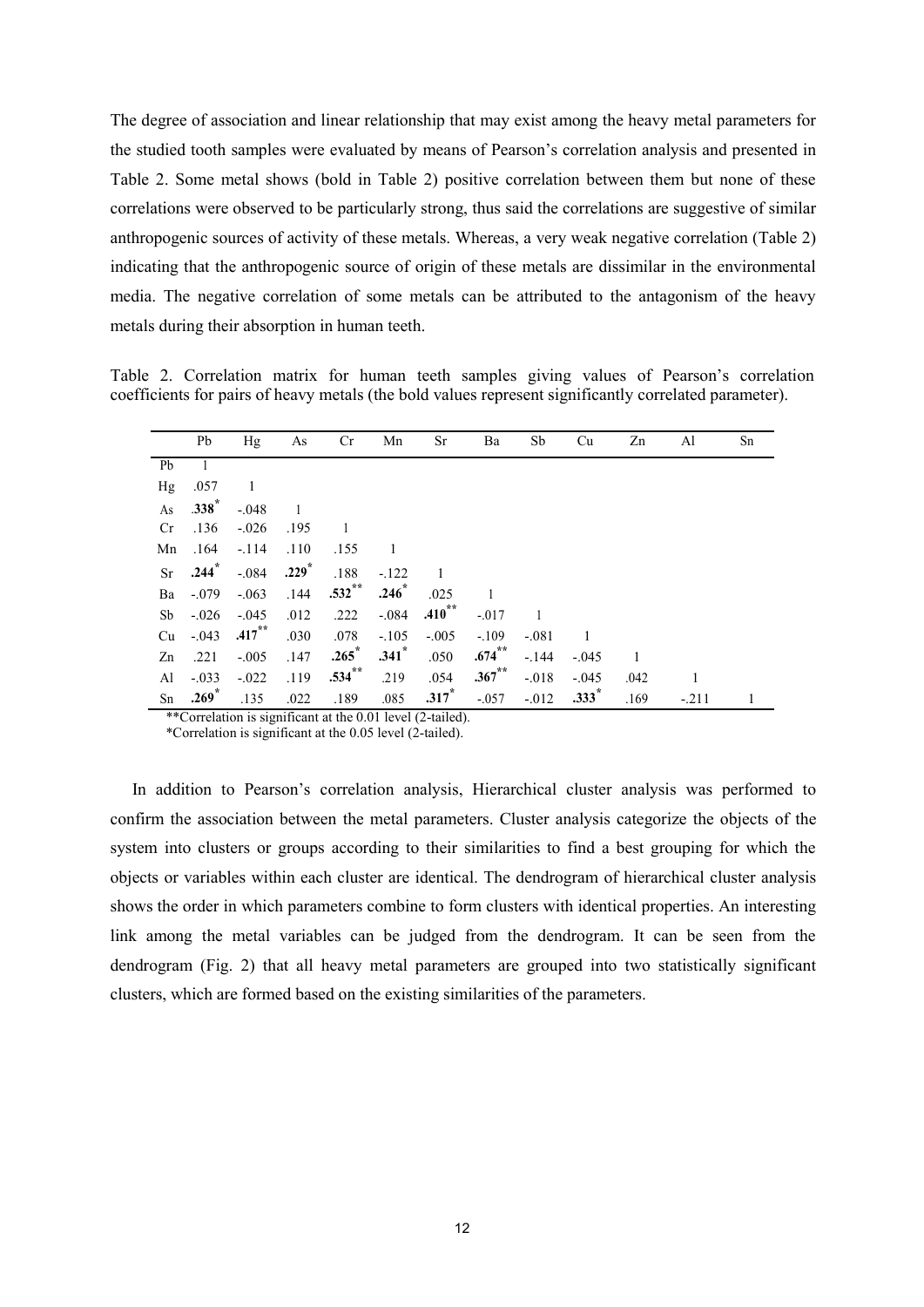

Fig.2 Dendrogram of hierarchical cluster analysis

In Fig.2, cluster 1 comprises of Pb, As, Cr, Mn, Sr, Ba, Cu, Zn, Al and Hg with similarity and closely correlated with each other, which suggests that these metals come from similar anthropogenic or natural source of origins. While, only Sn is grouped into cluster 2 and has less similarity with other metals, indicating that different mechanism control the source of Sn in the environment.

Several articles have reported that a number of factors influence the heavy metal concentration in human teeth, including socioeconomic status, age, gender, tooth type and condition etc. (Alomary et al., 2006; Arruda-Neto et al., 2010; Kumagai et al., 2012). Since sample concentrations of each element were diverse, the average concentration for each factor was calculated. In regard to the three main ethnic groups living in Malaysia (Malay, Chinese and Indian), no significant distinct pattern of As and Sn concentration was observed among the three ethnic groups, whereas for the remainder of the metals (Pb, Hg, Cr, Mn, Sr, Ba, Sb, Cu, Zn and Al), some distinct patterns of concentration were observed (Fig. 3a). Greater levels of Pb,Hg, Cr, Sr and Sb were found in Chinese teeth, while, Mn, Cu and Al were noticed to be a little greater than in Indian teeth. Conversely, Ba concentrations were greater in Malay teeth, whereas similar concentrations were observed in the rest of the metals. This pattern of metal concentrations among the ethnic groups may be related to their socioeconomic status, dietary habits, profession etc (Alomary et al., 2006; Kumagai et al., 2012). The food habits and occupations also differ somewhat among the three races. Indians are also mostly vegetarians, the Malays are chicken and fish lovers and the Chinese tend to favour the consumption of pork and alcoholic beverages. Thus said, statistical analysis (ANOVA-one way analysis of variance) showed that with the exception of Pb, there are no other significant differences ( $p > 0.05$ ) in metal concentration among the ethnic groups. Only Pb is found to be significantly greater ( $p < 0.05$ ) in Chinese teeth than in Malay teeth.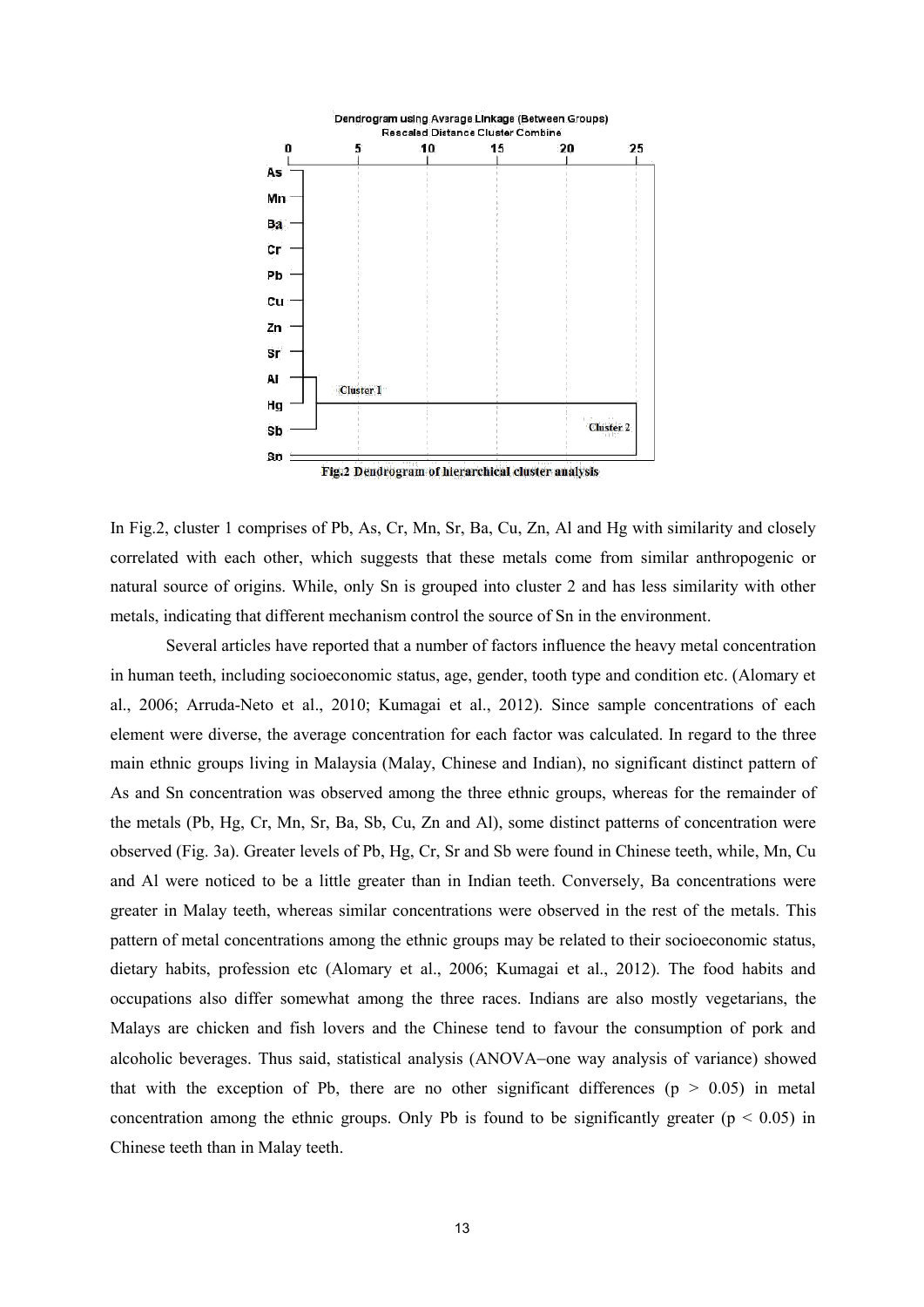

(c) sex, (d) teeth condition and (e) teeth types.

With older age, the concentrations of most of the heavy metals increase (Fig. 3b). Pb, Hg, As, Cr, Mn, Sr, Ba, Sb, Cu, and Zn were observed to be higher for ages > 50 years. Conversely, Sn was noticed to be slightly elevated in the age group 31-50 years, wherea, only Al was found to be slightly elevated in the age group 15-30 years. The results of age-dependency of metal accumulation in human teeth agrees with some similar studies (Alomary et al., 2006; Kumagai et al., 2012; Kern, and Mathiason, 2012). While the implication is of accumulation of previous exposures to metals in calcified tissues, statistical analysis (ANOVA) showed that only the concentration of Pb gives rise to a significant difference ( $p < 0.05$ ) among the age groups (50 years > 31-50 years > 15-39 years), while for the other heavy metals the age-related concentration difference is not statistically significant ( $p$  > 0.05).

Figure 3c showed the accumulation of Pb, Hg,As, Mn, Sr, Sb, Zn and Sn to be greater in female teeth i.e. gender dependent, while Cr, Cu and Al were found to be greater in male teeth. Similar concentrations were observed in the case of Ba. In regard to the health status of teeth, Pb, Hg, Sb, Cu and Sn concentrations in carious teeth were comparatively higher than those of non-carious (healthy)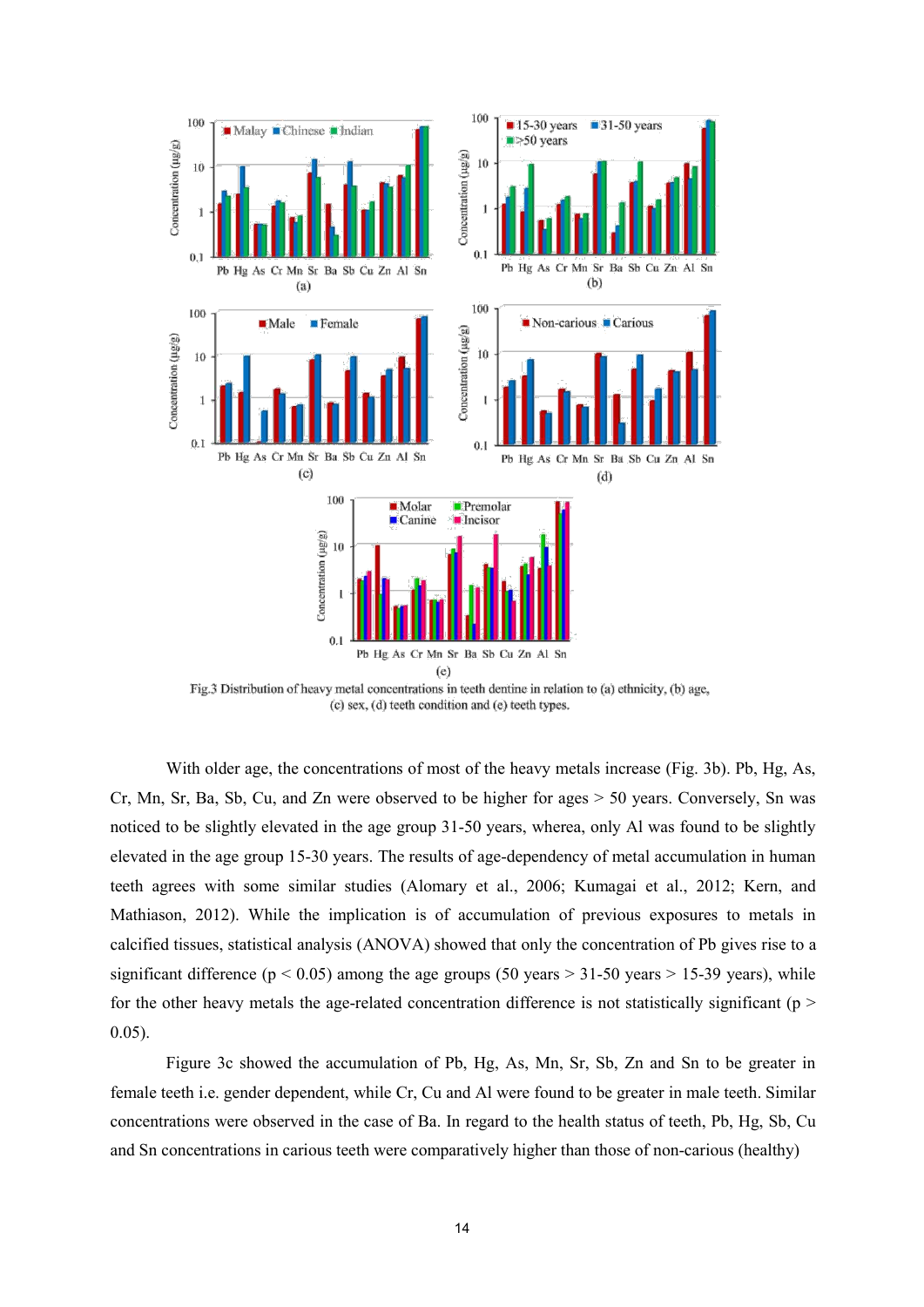teeth, as shown in Fig. 3d. As, Cr, Mn, Sr, Ba and Al were found to be slightly elevated in non-carious teeth. An almost similar pattern of concentration was observed in the case of Zn in both types of teeth.

Figure 3e showed that the accumulation of metals in different types of teeth varied. We found differences in metal concentrations between the tooth groups. Relatively higher concentrations of Hg, Cu and Sn were found in molar groups and Pb, Sr, Sb and Zn in incisors. The differences in relative contents of heavy metals result from complex processes based on structural and developmental differences between the teeth types. Statistically (by ANOVA), the difference of metal concentration among the tooth type (position) was not found to be significant ( $p > 0.05$ ).

# **4. Conclusions**

Accurate determination of heavy metal levels in human teeth is important due to their pontential for toxic and sub–toxic effects in the human body. This study identified a total of 12 heavy metals in almost all tooth dentine samples. No Cd was detected in any of the analyzed samples. Among the analyzed samples and metals,  $As < Mn < Ba < Cu < Cr$  (i.e. in descending order of concentration) had the lower concentrations in tooth dentine, moderate levels of the heavy metals were found in  $Pb < Zn$  $\leq$  Hg  $\leq$  Sb  $\leq$  Al  $\leq$  Sr (again in descending order of concentration), while Sn recorded the greatest levels. Pearson's correlation and the dendrogram of hierarchical cluster analysis showed Pb to be correlated with As, Cr, Mn, Sr, Ba, Cu, Zn, Sb and Al, which suggests that exposure to these metals arise as a result of similar anthropogenic origin. Among the ethnic groups, higher levels of Pb, Hg, Cr, Sr and Sb were found in Chinese teeth, while, Mn, Cu and Al were noticed to be slightly greater in Indian teeth. Overall, Chinese teeth were found to have slightly greater concentration of heavy metal compared to the Indian and Malay teeth that were sampled. The concentration of most of the heavy metals (Pb, Hg, As, Cr, Mn, Sr, Ba, Sb, Cu, and Zn) has been observed to increase among the more advanced age group (> 50 years), concentrations of Sn were slightly elevated in the age group 31-50 years, while Al was found to be slightly greater in the age group 15-30 years. In most of the cases, female tooth dentine showed higher metal concentrations than that of male tooth dentine. In regard to tooth groups, relatively greater concentrations of Hg, Cu and Sn were found in molars and Pb, Sr, Sb and Zn in incisors. Some of the elevated levels of heavy metals in the tooth dentine are reflective of pollution from industrial emissions and urbanization. The results of present study suggest that human tooth dentine can be used to obtain chronological information of heavy metal exposure and is a stable bio-indicator of environmental pollution by heavy metals.

# **Acknowledgment**

This research has been carried out under the following University of Malaya Research Grants: PG020- 2013A, RP006D-13AFR.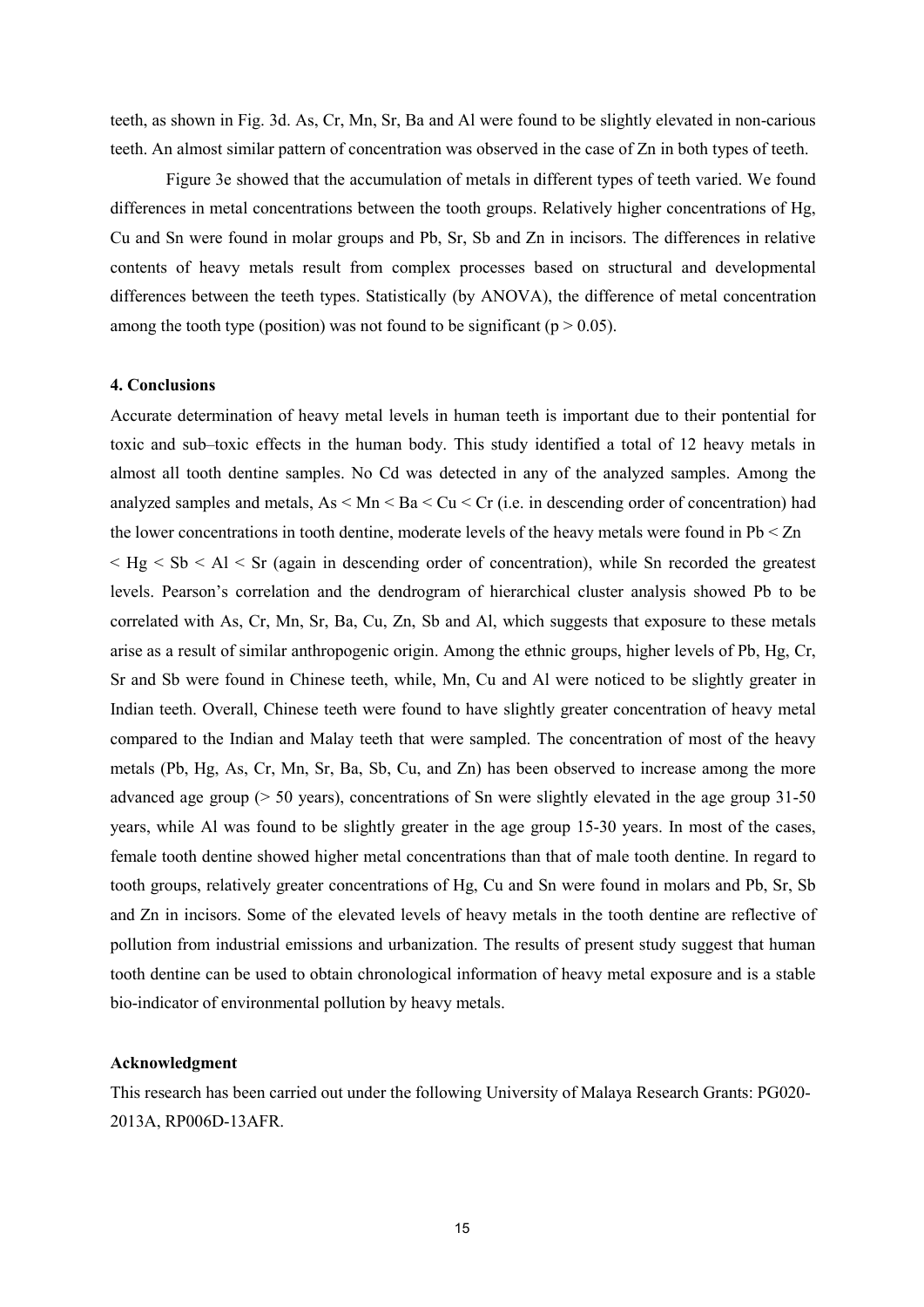# **References**

- Abdullah, M.M., Ly, A.R., Goldberg, W.A., Clarke-Stewart, K.A., Dudgeon, J.V., Mull, C.G., et al. 2012. Heavy metal in children's tooth enamel: related to autism and disruptive behaviors? J. Autism Dev. Disord. 42, 929-936.
- Alina, M., Azrina, A., Mohd Yunus, A.S., Mohd Zakiuddin, S., Mohd Izuan Effendi, H., Muhammad Rizal, R. 2012. Heavy metals (mercury, arsenic, cadmium, plumbum) in selected marine fish and shellfish along the Straits of Malacca. Int. Food Res. J. 19, 135-140.
- Alomary, A., Al-Momani, I.F., Massadeh, A.M., 2006. Lead and cadmium in human teeth from Jordan by atomic absorption spectrometry: Some factors influencing their concentrations. Sci. Total Environ. 369, 69-75.
- Amr, M.A., 2011. Trace elements in Egyptian teeth. Int. J. Phys. Sci. 6, 6241-6245.
- Anjos, M.J., Barroso, R.C., Pérez, C.A., Braz, D., Moreira, S., Dias, K.R.H.C., et al., 2004. Elemental mapping of teeth using μSRXRF. Nucl. Inst. and Meth. in Phys. Res. B 213, 569-573.
- Appleton, J., Lee, K.M., Sawicka-Kapusta, K., Damk, M., Cooke, M., 2000. The heavy metal content of the teeth of the bank vole (Clethrionomys glareolus) as an exposure marker of environmental pollution in Poland. Environ. Pollut. 110, 441-449.
- Arnold, W. H., Gaengler, P. 2007. Quantitative analysis of the calcium and phosphorus content of developing and permanent human teeth. Ann. Anat. 189(2), 183-190.
- Arruda-Neto, J.D., Geraldo, L.P., Prado, G.R., Garcia, F., Bittencourt-Oliveira, M.C., Sarkis, J.E., et al., 2010. Study of metals transfer from environment using teeth as biomonitor. Envirn. Int. 36(3), 243-246.
- Barton, H.J., 2011. Advantages of the use of deciduous teeth, hair, and blood analysis for lead and cadmium bio-monitoring in children.A study of 6-year-old children from Krakow (Poland). Biol. Trace. Elem. Res. 43, 637-658.
- Bhuiyan, M.A.H., Dampare, S.B., Islam, M.A., Suzuki, S., 2015. Source apportionment and pollution evaluation of heavy metals in water and sediments of Buriganga River, Bangladesh, using multivariate analysis and pollution evaluation indices. Environ. Monit. Assess. 187, 4075.
- Blunden, S., Wallace, T., 2003. Tin in canned food: a review and understanding of occurrence and effect. Food Chem. Toxicol. 41, 1651-62.
- Bose-O'Reilly, S., M. McCarty, K., Steckling, N., Lettmeier, B., 2010. Mercury Exposure and Children's Health. Curr. Probl. Pediatr. Adolesc. Health Care. 40, 186-215.
- Brown, C.J., Chenery, S.R., Smith, B., Mason, C., Tomkins, A., Roberts, G.J., et al., 2004. Environmental influences on the trace element content of teeth--implications for disease and nutritional status. Arch. Oral Biol. 49, 705-717.
- Chen, J.Y., Luong, H.V.T., Liu, J.C., 2015. Fractionation and release behaviors of metals (In, Mo, Sr) from industrial sludge. Water Res. 82, 86-93.
- Chew, L.T., Bradley, D.A., Amin, Y.M., Jamil, M.M., 2000. Zinc, lead and copper in human teeth measured by induced coupled argon plasma atomic emission spectroscopy (ICP-AES). Appl. Radiat. Isot. 53, 633-638.
- CICAD, 2001. Barium and barium compounds. Concise International Chemical Assessment Document 33 (CICAD). World Health Organization, Geneva. Available at: [<http://www.who.int/ipcs/publications/cicad/en/cicad33.pdf>.](http://www.who.int/ipcs/publications/cicad/en/cicad33.pdf%3e)
- Florea, A.M., Buesselberg, D., 2006. Occurrence, use and potential toxic effects of metals and metal compounds. BioMetals 19, 419-27.
- Gdula-Argasinska, J., Appleton, J., Sawicka-Kapusta, K., Spence, B., 2004. Further investigation of the heavy metal content of the teeth of the bank vole as an exposure indicator of environmental pollution in Poland. Environ. Pollut. 131, 71-79.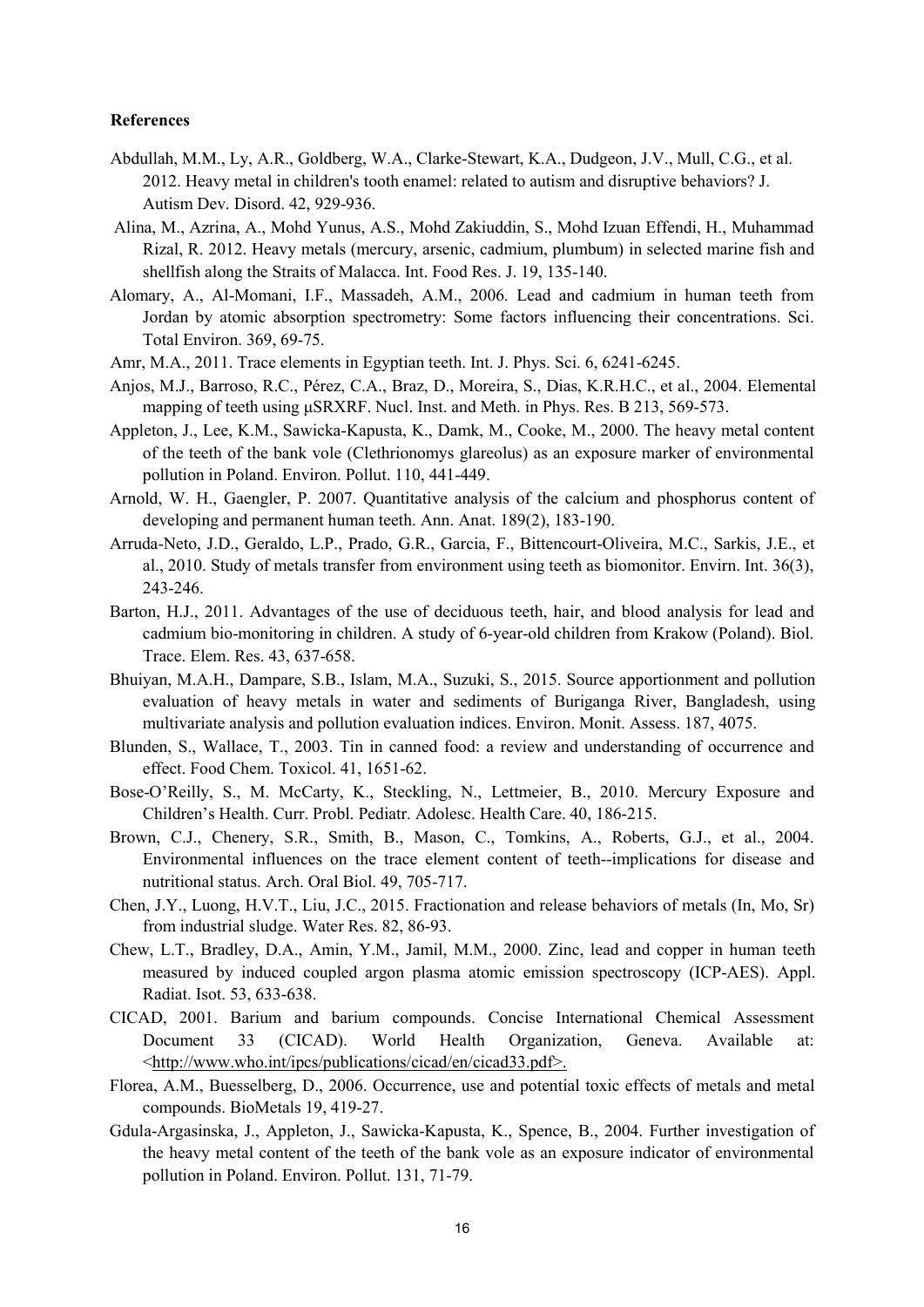- Jones, M.E., 2014. Trace element analysis of human tooth enamel by laser ablation-inductively coupled plasma-mass spectrometry for estimation of region of origin. M.Sc thesis, School of Medicine, Boston University, USA.
- Kamberi, B., Kocani, F., Dragusha, E., 2012. Teeth as Indicators of Environmental Pollution with Lead. J. Environ. Anal. Toxicol. 02, 1-5.
- Kantamneni, P.P., 2010. Lead levels in exfoliated teeth of children from the twin cities of Hyderabad and Secunderabad, India. Master of Public Health Thesis, Faculty of San Diego State University, USA.
- Kern, J., Mathiason, L., 2012. The determination of copper, zinc, and lead in human teeth using inductively coupled plasma atomic emission spectrometry (ICP-AES). Concordia College Journal of Analytical Chemistry 3, 33-39.
- Keshavarzi, B., Moore, F., Ansari, M., Rastegari Mehr, M., Kaabi, H., Kermani, M., 2015. Macronutrients and trace metals in soil and food crops of Isfahan Province, Iran. Environ. Monit. Assess. 187, 4113.
- Khandaker, M.U., Asaduzzaman, Kh., Nawi, S.M., Usman, A.R., Amin, Y.M., Daar, E., Bradley, D. A., Ahmed, H., Okhunov, A.A., 2015 Assessment of Radiation and Heavy Metals Risk due to the Dietary Intake of Marine Fishes (Rastrelliger kanagurta) from the Straits of Malacca. PLoS ONE 10 (6) 1-16.
- Khandaker, M.U., Olatunji, M.A., Shuib, K.S.K., Hakimi, N.A., Nasir, N.L.M., Asaduzzaman, Kh., Amin, Y.M., Kassim, H.A., 2015. Natural radioactivityand effective dose due to the bottom sea and estuaries marine animals in the coastalwaters around Peninsular Malaysia. Radiat. Prot. Dosim. 167, 196–200.
- Kohn, M. J., Morris, J., Olin, P. 2013. Trace element concentrations in teeth a modern Idaho baseline with implications for archeometry, forensics, and palaeontology. J. Arch. Sci. 40(4), 1689-1699.
- Kolak, V., Melih, I., Pesic, D., Mileusnic, I., Ristic, T., Pejanovic, D., et al., 2011. Hard dental tissue lesions in inhabitants of an industrial zone. Sci. Res. Essays 6, 5315-4323.
- Korkmaz Gorur, F., Keser, R., Akcay, N., Dizman, S., 2012. Radioactivity and heavy metal concentrations of some commercial fish species consumed in the Black Sea Region of Turkey. Chemosphere 87, 356-361.
- Krewski, D., Yokel, R.A., Nieboer, E., Borchelt, D., Cohen, J., Harry, J. et al., 2007 Human Health Risk Assessment for Aluminium, Aluminium Oxide, and Aluminium Hydroxide. J. Toxicol. Environ. Health, Part B. 10, 1-269.
- Kumagai, A., Fujita, Y., Endo, S., Itai, K., 2012. Concentrations of trace element in human dentin by sex and age. Forensic Sci. Int. 219, 29-32.
- Lokeshappa, B., Shivpuri, K., Tripathi, V., Dikshit, A.K., 2012. Assessment of Toxic Metals in Agricultural Produce. Food Pub. Health. 2, 24-29.
- Millour, S., Noël, L., Chekri, R., Vastel, C., Kadar, A., Sirot, V., et al. 2012. Strontium, silver, tin, iron, tellurium, gallium, germanium, barium and vanadium levels in foodstuffs from the Second French Total Diet Study. J. Food Comp. Anal. 25, 108-129.
- Ng, J.C., Wang, J., Shraim, A., 2003. A global health problem caused by arsenic from natural sources. Chemosphere. 52, 1353-1359.
- Plum, L.M., Rink, L., Haase, H., 2010. The Essential Toxin: Impact of Zinc on Human Health. Int.J. Environ. Res. Public Health. 7, 1342-65.
- SEPA (Scottish environment protection agency), 2015. Antimony. Scottish pollutant release inventory. Available at: [<http://apps.sepa.org.uk/spripa/Pages/SubstanceInformation.aspx?pid=98>.](http://apps.sepa.org.uk/spripa/Pages/SubstanceInformation.aspx?pid=98%3e) Assessed on October, 2015.